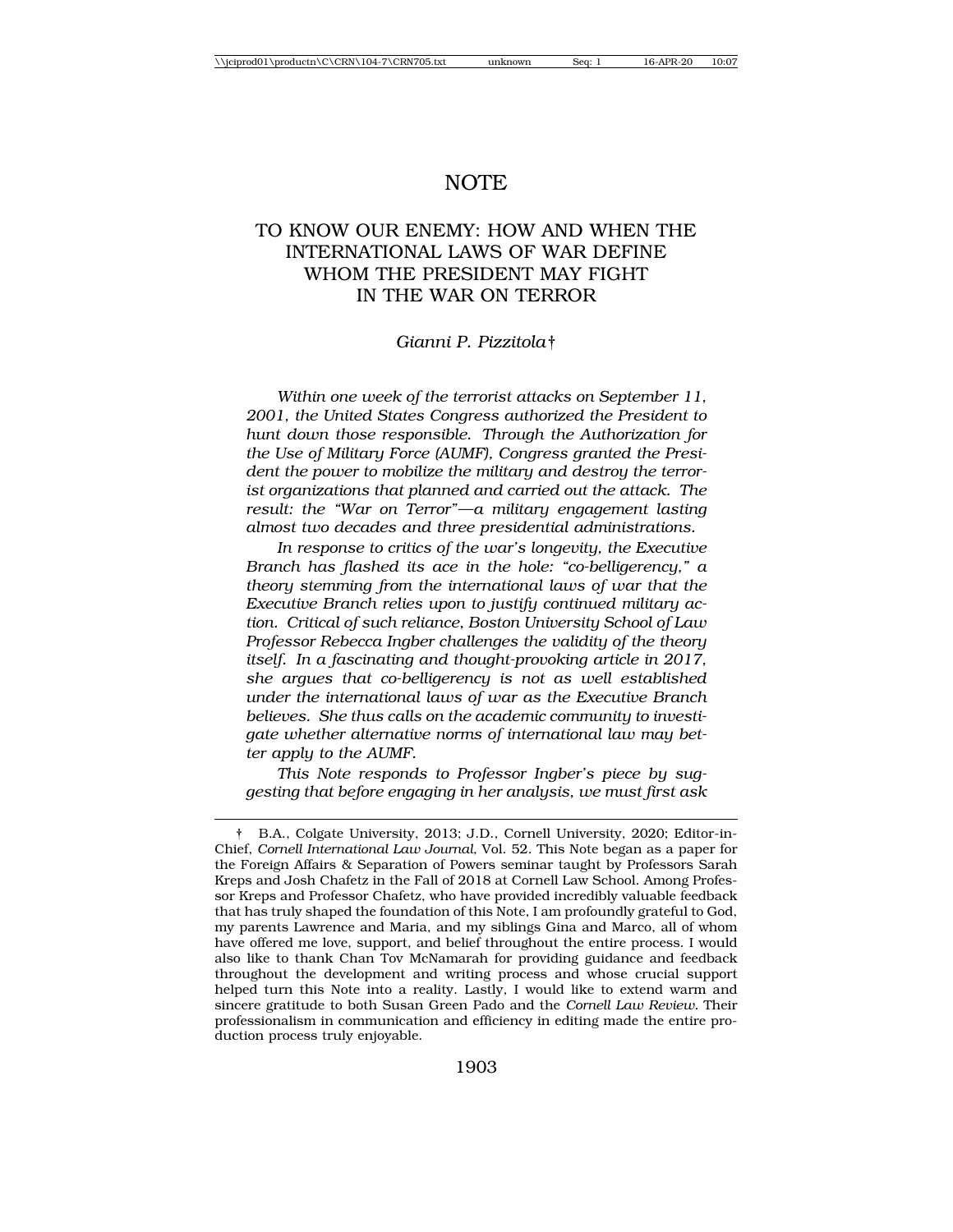*whether it is even appropriate to rely upon any international law to determine the scope of Presidential authority in the War on Terror. Through an analysis of Judge Brett Kavanaugh's concurring opinion in* Al-Bihani v. Obama*, this Note asserts that international law may only influence Presidential wartime authority when Congress has explicitly incorporated it into domestic law.*

| INTRODUCTION $\ldots \ldots \ldots \ldots \ldots \ldots \ldots \ldots \ldots \ldots \ldots \ldots \ldots$ |  |
|-----------------------------------------------------------------------------------------------------------|--|
| I. CO-BELLIGERENCY IN THE CONTEXT OF THE AUMF  1911                                                       |  |
| A. Judicial Acquiescence to Co-Belligerency 1911                                                          |  |
| B. Congressional Approval of Co-Belligerency  1913                                                        |  |
| C. Professor Ingber's Critique of                                                                         |  |
|                                                                                                           |  |
|                                                                                                           |  |
| III. IS INTERNATIONAL LAW A PART OF FEDERAL COMMON                                                        |  |
|                                                                                                           |  |
| IV. DID CONGRESS INCORPORATE INTERNATIONAL LAW INTO                                                       |  |
|                                                                                                           |  |
| V. DID CONGRESS INCORPORATE INTERNATIONAL LAW INTO                                                        |  |
| THE AUMF AFTER IT WAS PASSED? 1930                                                                        |  |
|                                                                                                           |  |
|                                                                                                           |  |

#### INTRODUCTION

Being "at war" today does not mean the same thing it meant twenty years ago. Prior to 2001, the United States military had a reputation for being engaged in defined conflicts. In fact, asking most twentieth-century combat veterans which war they served in warrants a rather predictable response: World War II, Korea, Vietnam, the Persian Gulf War. Each of these conflicts has a relatively clear start and end date.<sup>1</sup> We know what the major battles were, where these battles were fought, and we can clearly see how each conflict left concrete changes on a political map.2 While these are all relevant facts in understanding United States military history, what is most

<sup>1</sup> For example, the United States entered military operations during World War II during the Japanese attack on Pearl Harbor on December 7, 1941, and concluded its military operations in 1945 upon the surrender of Germany and Japan. For further details on these dates and additional key events during World War II, see *The Timeline of World War II*, PBS (2007), https://www.pbs.org/ thewar/at\_war\_timeline\_1941.htm [https://perma.cc/72PT-KPCK].

<sup>2</sup> For example, the end of the Korean War solidified the political border between North and South Korea across the thirty-eighth Parallel Demilitarized Zone (DMZ), which was created at the end of World War II. *See Demilitarized Zone: North Korea,* BRITANNICA, https://www.britannica.com/place/demilitarized-zone-Korean-peninsula [https://perma.cc/8D2C-32KT] (describing the effects of the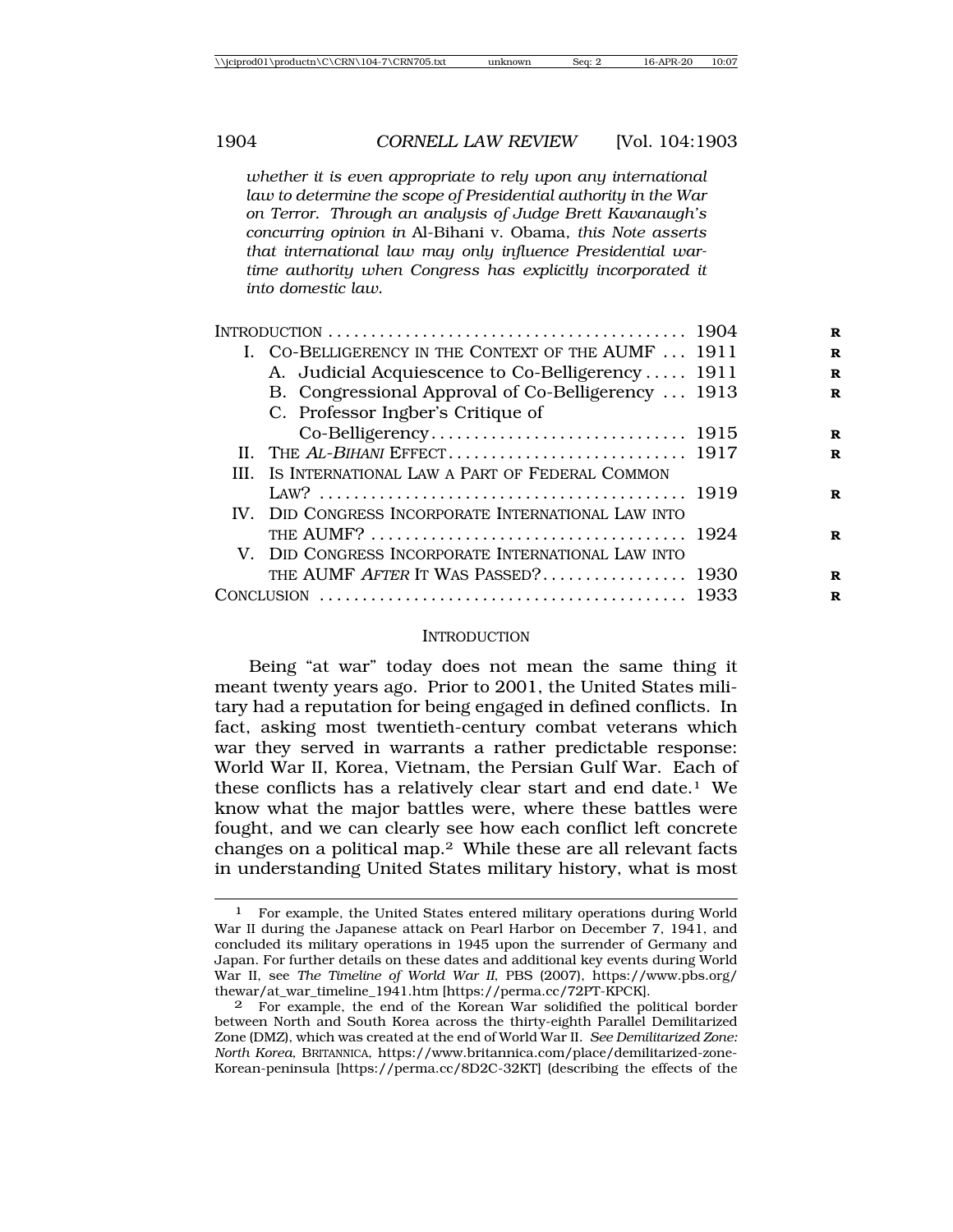commonly known about each of these conflicts is with *whom* the United States fought. In each war, the United States had a clearly defined enemy, each of whom could be identified on any common atlas.

Post-9/11 veterans provide a different answer. As a nation, we have for almost twenty years committed troops, secured funding, and sacrificed lives—both American and foreign—in the "War on Terror."3 While many of these veterans may identify as having served in Iraq or Afghanistan, it is not immediately clear *whom* they actually fought.4 "Terror" is not a valid location on Google Maps, nor is it a country upon which Congress will likely make a formal Article I declaration of war. As we understand it today, the enemy whom this elusive nation of terror harbors may be synonymous with those "terrorists" who committed the attacks on the United States on September 11, 2001. But even so, this definition fails to place a clear face on precisely who our enemies are.

The identification of the enemy carries legal implications. On September 18, 2001, just one week after the horrific attacks, the United States Congress sought to define our enemy by passing a joint resolution, referred to as the Authorization for the Use of Military Force (AUMF).5 The AUMF authorizes the President of the United States to wage war on "those nations, organizations, or persons he determines planned, authorized, committed, or aided the terrorist attacks that occurred on September 11, 2001, or harbored such organizations or persons."6 What is striking about the language of the AUMF is that it authorizes not only the President's inherent discretion on whom to fight, but also the power to "use all necessary and appropriate force" against such parties.7 This is an enormous amount of power yet one that, significantly, Congress deemed necessary.8

5 Authorization for the Use of Military Force, Pub. L. No. 107-40, 115 Stat. 224 (2001) [hereinafter, *AUMF*].

<sup>6</sup> *Id.* § 2(a). <sup>7</sup> *Id.*

DMZ on post-Korean War military and political tensions that continued throughout the twentieth century).

<sup>3</sup> *See* Guy Raz, *Defining the War on Terror*, NPR (Nov. 1, 2006, 12:37 PM), https://www.npr.org/templates/story/story.php?storyId=6416780 [https://per ma.cc/9YQX-YZLF] (discussing the complexity involved in defining the parameters of the war on terror). <sup>4</sup> *See id.*

<sup>8</sup> For example, although not expressly mentioning the AUMF, *The 9/11 Commission Report* outlines the plans of operation Enduring Freedom, which President George W. Bush, Jr., approved in the weeks after the 9/11 attacks—but after the AUMF was passed. President Bush's call to action included a four-phase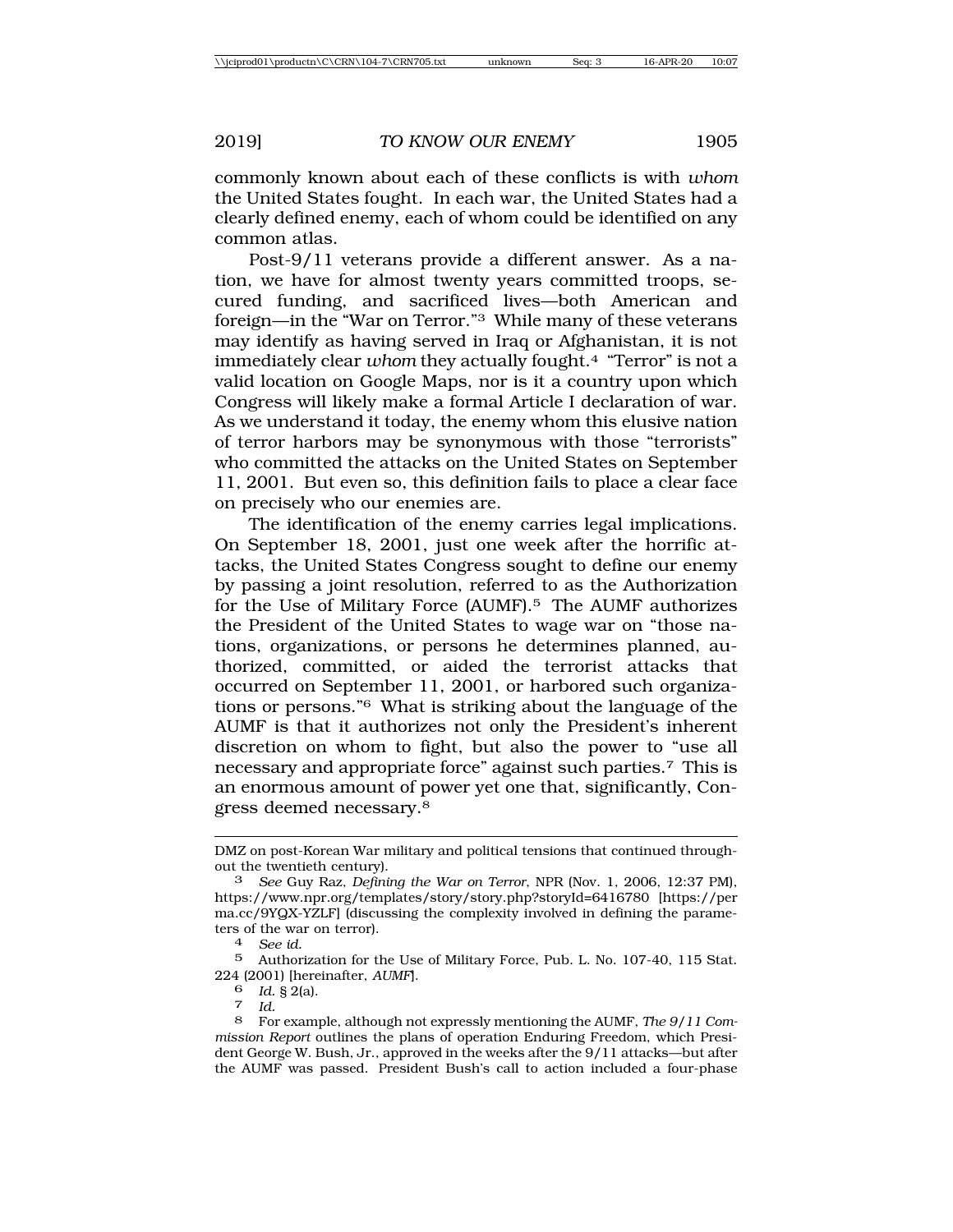Theoretically, however, the precise language of this authorization sets limits. The AUMF makes clear that the only nations, organizations, or persons whom the President is authorized to attack must be linked to the attacks on 9/11.9 In the immediate aftermath of 9/11, President George W. Bush used this authorization to fight Al-Qaeda and subsequently the Taliban.10 Yet, almost two decades since the 9/11 attacks, the AUMF is still a relevant source of executive authority. Throughout his presidency, President Obama relied upon the AUMF to target those he deemed relevant to the attacks on 9/11, engaging in operations in Afghanistan, Yemen, Libya, Somalia, Iraq, and Syria.<sup>11</sup> President Trump has continued the tradition by relying on the AUMF for authorization in the battle against the enemies of the United States, such as the Islamist State in Iraq and Syria (ISIS).12 As such, this post-9/11 executive right-of-passage begs the obvious question: what do these individuals or groups have to do with 9/11?

9 Specifically, the AUMF authorizes military action against "those nations, organizations, or persons [that the President] determines planned, authorized, committed, or aided, the terrorist attacks that occurred on September 11, 2001, or harbored such organizations or persons, in order to prevent any future acts of international terrorism against the United States by such nations, organizations, or persons." *AUMF*, *supra* note 5, § 2(a). **R**

10 *See The Law of Armed Conflict, the Use of Military Force, and the 2001 Authorization for the Use of Military Force: Hearing Before the Comm. on Armed Services*, 113th Cong. at 9 (2013) (joint prepared statement by Mr. Robert S. Taylor, Hon. Michael A. Sheehan, MG Michael K. Nagata, USA, and BG Richard C. Gross, JAGC, USA) [hereinafter *2013 Senate Hearing*] ("With [the AUMF], President Obama and President Bush before him, as Commanders in Chief, as well as four Secretaries of Defense, have directed military operations against al Qaeda, the Taliban, and associated forces.").

11 *See* WHITE HOUSE, REPORT ON THE LEGAL AND POLICY FRAMEWORKS GUIDING THE UNITED STATES' USE OF MILITARY FORCE AND RELATED NATIONAL SECURITY OPERATIONS 3 (2016) [hereinafter *2016 White House Report*] (identifying the AUMF as the appropriate legal authority to engage in global military operations); Rebecca Ingber, *Co-Belligerency*, 42 YALE J. INT'L L. 67, 75–76 (2017) (referencing President Obama's reliance on the AUMF to fight Al-Qaeda and the Islamic State in Iraq and Syria (ISIS)).

12 Rex Tillerson, Testimony to Senate Foreign Relations Committee on AUMF (Oct. 30, 2017), https://www.foreign.senate.gov/imo/media/doc/103017\_Tiller son\_Testimony.pdf [https://perma.cc/A7ZG-63MC]; Scott R. Anderson & Sabrina McCubbin, *Summary: Senate Foreign Relations Committee's AUMF Hearing*, LAWFARE BLOG (Nov. 1, 2017, 7:00 AM), https://www.lawfareblog.com/sum mary-senate-foreign-relations-committees-aumf-hearing# [https://perma.cc/ P4YZ-N9ZW].

attack against Al-Qaeda and every terrorist group around the world, calling for a worldwide coalition. These plans involved operations in several countries, including Uzbekistan, Pakistan, and Afghanistan. THE NATIONAL COMMISSION ON TERROR-IST ATTACKS UPON THE UNITED STATES, THE 9/11 COMMISSION REPORT: FINAL REPORT OF THE NATIONAL COMMISSION ON TERRORIST ATTACKS UPON THE UNITED STATES 337–38 (2004).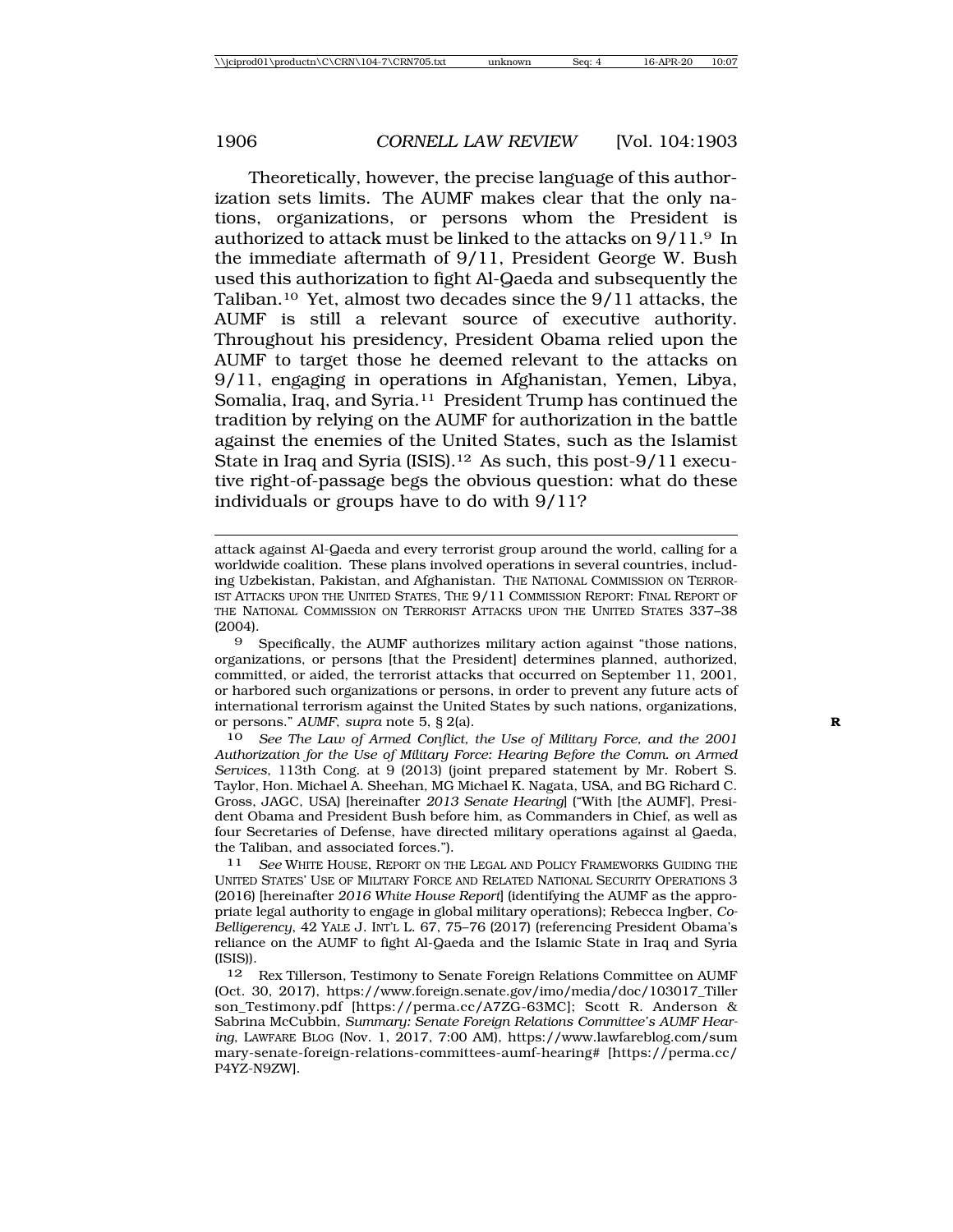Both the Obama and Trump administrations have responded to this question by relying on a principle of international law: the theory of co-belligerency.13 As utilized by the Obama administration, co-belligerency provides legal authorization under the *jus ad bellum*14 international laws of war for a nation to engage militarily groups or individuals that have "entered the fight alongside" those forces whom the nation is already lawfully engaging.15 As such, the Executive Branch views the AUMF as congressional authorization for the President to use "necessary and appropriate force"16 against those who were responsible for the 9/11 attacks *and all who enter the fight alongside them*.17 According to the Obama administration, and now President Trump's administration, this includes ISIS and any other group or individual the President deems is sufficiently connected to the perpetrators of the 9/11 attacks.18

On several occasions, both in the federal court system and in front of Congress, the Executive Branch has been successful in defending its reliance on the theory of co-belligerency. For example, in a series of Guantanamo Bay habeas cases heard by the United States Court of Appeals for the D.C. Circuit, the federal judiciary seems to have acquiesced to the Executive's

14 *See What Are Jus Ad Bellum and Jus In Bello?*, INT'L COMM. OF THE RED CROSS (Jan. 22, 2015), https://www.icrc.org/en/document/what-are-jus-ad-bellum-and-jus-bello-0 [https://perma.cc/G94R-EV5A] (*"Jus ad bellum* refers to the conditions under which States may resort to war or to the use of armed force in general.").

<sup>13</sup> *2016 White House Report, supra* note 11, at 4 (referencing the Obama **R** administration's reliance on the principle that the AUMF authorizes the United States to engage any organized group that is a "co-belligerent" of those falling under the purview of the AUMF); Ingber, *supra* note 11, at 68 (noting President **R** Obama's reliance on the theory of co-belligerency as a means to interpret the scope of Executive authority under the AUMF); Brief for Respondent at 14, Doe v. Mattis, 889 F. 3d 745 (D.C. Cir. 2018) (No. 1:17-cv-2069) (defending the Trump administration's detention of Petitioner by relying on the co-belligerency theory); Tess Bridgeman, *How to Ensure New Congressional War Authorization Is Not a Blank Check*, JUST SECURITY (Apr. 20, 2018), https://www.justsecurity.org/ 55147/stop-congressional-war-authorization-blank-check/ [https://perma.cc/ XH97-CD6H] (referencing the Trump administration's reliance on the co-belligerency theory in the *Doe v. Mattis* case).

<sup>15</sup> *2016 White House Report*, *supra* note 11, at 5. **R**

<sup>16</sup> *AUMF*, *supra* note 5, § 2(a). **R**

<sup>17</sup> *See* Jeh Charles Johnson, *National Security Law, Lawyers, and Lawyering in the Obama Administration: Dean's Lecture at Yale Law School, February 22, 2012*, 31 YALE L. & POL. REV. 141, 146 (2012) (outlining the relationship between the theory of co-belligerency and the AUMF); *2016 White House Report*, *supra* note 11, at 5 (similarly identifying the connection between the theory of co-belligerency **R** and the AUMF).

<sup>18</sup> *See supra* note 13. **R**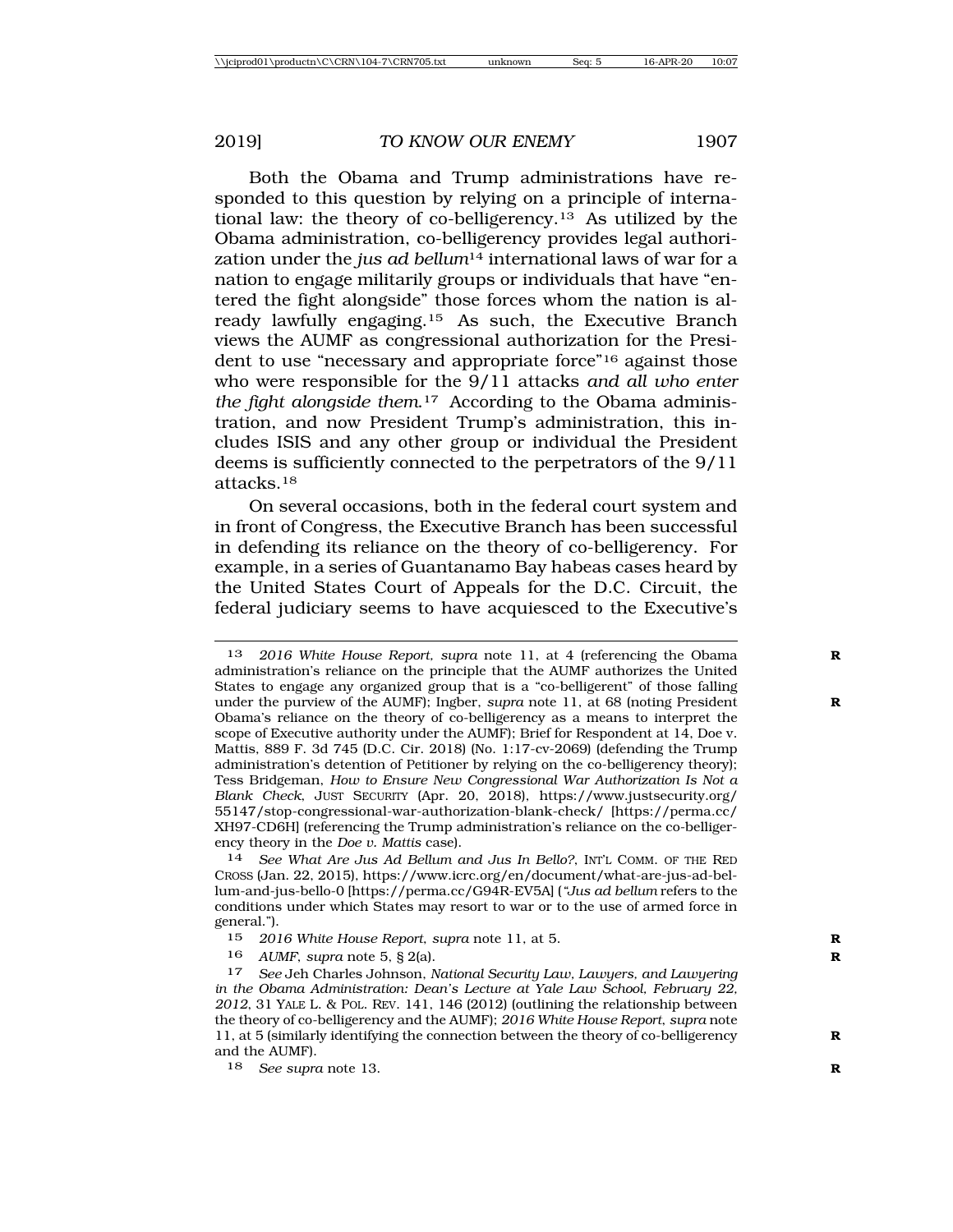use of the theory.19 Explored in greater detail below, in these cases the Executive Branch defended its authority to detain the petitioners with arguments grounded in the theory of co-belligerency.<sup>20</sup> Specifically, the Executive Branch argued that it had the legal authority under the AUMF to engage certain groups who were sufficiently tied to "associated forces" of those responsible for  $9/11^{21}$  The courts agreed.<sup>22</sup>

The Senate Armed Forces Committee seemed to agree as well. In a hearing held on May 16, 2013, the Committee invited lawyers from the Obama administration to discuss the AUMF and its relevance to ISIS.23 At issue in the hearing was President Obama's continued reliance on the AUMF, more than eleven years after the  $9/11$  attacks.<sup>24</sup> The administration's lawyers argued yet again that the AUMF is quite relevant and that the United States is authorized to fight ISIS under the cobelligerency theory.25 Because ISIS is a "co-belligerent" that has entered the fight alongside Al-Qaeda, its members are legal targets under the AUMF.26

However, the Executive's reliance on the co-belligerency theory is not without critique. Notably, Boston University School of Law Professor Rebecca Ingber questions the validity of co-belligerency itself as a principle of international law.27 Rather than focus on the surface-level question of whether ISIS truly meets the standard of being a co-belligerent of Al-Qaeda, in a particularly influential article, Ingber provides a complex and fascinating analysis that digs deeply into the principles behind the theory itself.28 Particularly, she argues that reliance on the international legal principle of co-belligerency is not only one that has been insufficiently developed by the Executive Branch, but is also one that relies upon principles of international law that are underdeveloped themselves.29 In doing so, she calls upon the academic community to answer the

<sup>19</sup> *See* Hamlily v. Obama, 616 F. Supp. 2d 63 (D.D.C. 2009); Barhoumi v. Obama, 609 F.3d. 416 (D.C. Cir. 2010); *see also* Johnson, *supra* note 17, at 146 **R** (referencing *Hamlily* and *Barhoumi* as cases in which the co-belligerency theory was "upheld by the courts in the detention context").

<sup>20</sup> *Hamlily*, 616 F. Supp. 2d at 67; *Barhoumi*, 609 F.3d at 419–20.

<sup>21</sup> *Hamlily*, 616 F. Supp. 2d at 67; *Barhoumi*, 609 F.3d at 423.

<sup>22</sup> *Hamlily*, 616 F. Supp. 2d at 78; *Barhoumi*, 609 F.3d at 432.

<sup>23</sup> *2013 Senate Hearing*, *supra* note 10.<br>24 *Id at 1-3 (statement of Sen. Carl Lev* 

<sup>24</sup> *Id.* at 1–3 (statement of Sen. Carl Levin, Chairman).<br>25 *Id at 10: see also Ingher supra note* 11 at 68

<sup>25</sup> *Id.* at 10; *see also* Ingber, *supra* note 11, at 68. **R**

<sup>26</sup> *2013 Senate Hearing, supra* note 10, at 10; *see* Ingber, *supra* note 11, at **R**  $\begin{array}{c} 68. \\ 27 \end{array}$ 

<sup>27</sup> Ingber, *supra* note 11.<br>28 Id

<sup>28</sup> *Id*. <sup>29</sup> *Id.* at 69.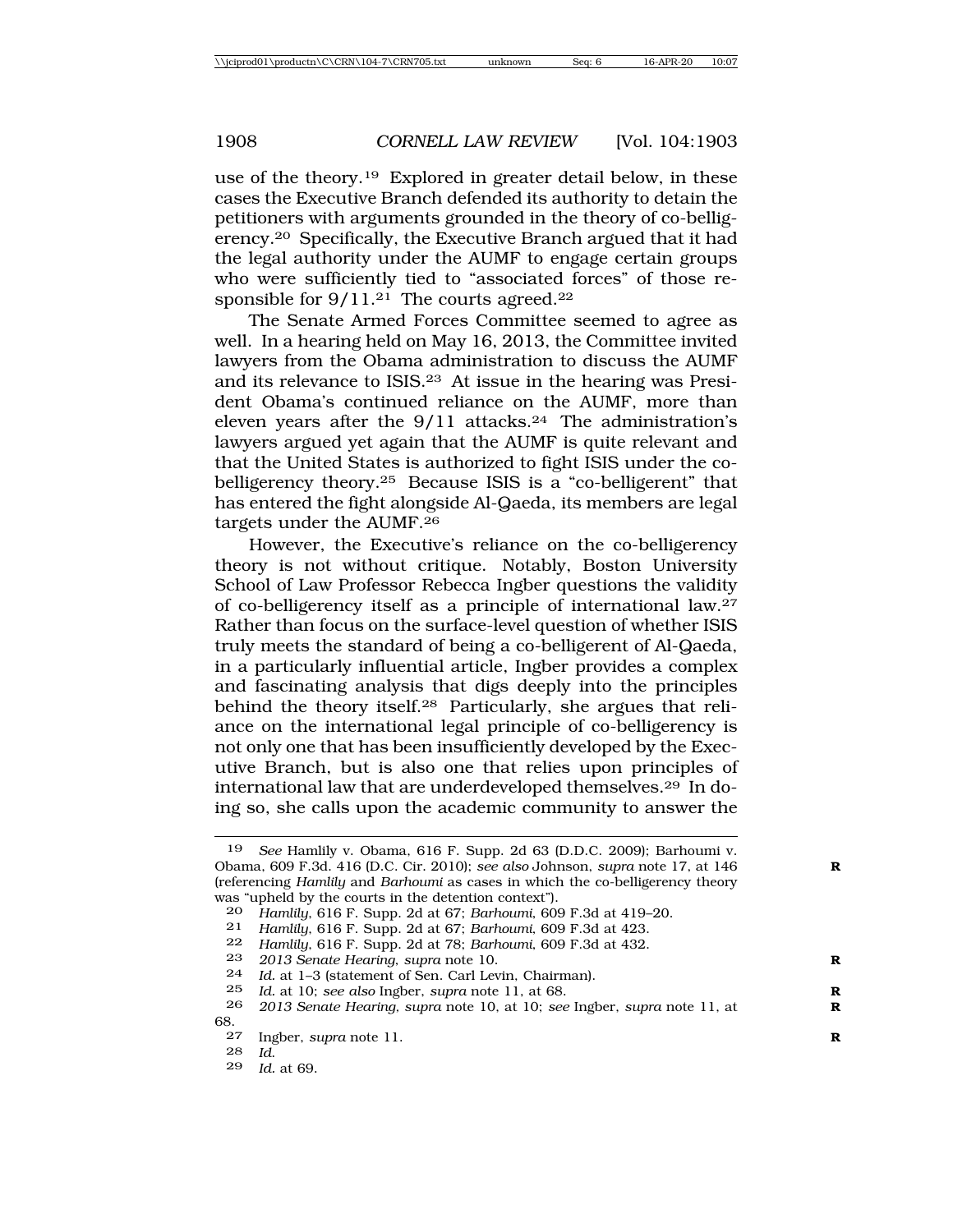question of whether the executive relies upon the correct principles of international law in espousing the co-belligerency theory as justification for its actions under the AUMF.30

At the heart of Professor Ingber's analysis is the premise that international law has a role to play in interpreting domestic statutes.31 She analyzes the development of both the principle of co-belligerency itself and the President's historical reliance on it, $32$  inviting a discussion as to what other principles under the international laws of war may be more applicable to the AUMF.33 However, before even engaging in such an exercise we must first answer a more pressing question: do principles of international law even have a role in shaping the scope of presidential wartime authority?

This question is nothing new. While serving on the D.C. Circuit Court of Appeals, then-Judge Kavanaugh, who now serves as the newest Justice on the United States Supreme Court, issued a concurrence where he vehemently argued against the applicability of the international laws of war as limits on presidential wartime authority under federal common law and under the AUMF.<sup>34</sup> To Judge Kavanaugh, international law has a very specific place in domestic law, and neither federal common law nor the AUMF fit the bill.<sup>35</sup>

This Note seeks to reconcile Ingber's critiques with the views of Judge Kavanaugh and in turn respond to Professor Ingber's article by setting forth the context in which her analy-

<sup>30</sup> *See id.* at 116.

<sup>31</sup> It should be noted that Professor Ingber does acknowledge the limits of and problems with relying on international law to interpret domestic statutes. *Id.* at 115–16. However, the thrust of Ingber's analysis focuses on the "established pedigree" of international law's influence on domestic statutes. *Id.* at 115. It thus appears to navigate her call to action toward selecting the correct norm of international law, rather than questioning whether international law should be used at all.<br> $\frac{32}{ }$ 

<sup>32</sup> *See id.* at 68–70.

<sup>33</sup> *Id.* at 116.

<sup>34</sup> Al-Bihani v. Obama, 619 F.3d 1 (D.C. Cir. 2010) (Kavanaugh, J., concurring).

<sup>35</sup> *Id.* at 10. It should be noted that Judge Kavanaugh argues against the premise that the international laws of war serve as a *limit* on the President's AUMF authority. *Id* at 9*.* However, the Executive Branch's reliance on the theory of cobelligerency could be viewed as a means to *expand* presidential authority under the AUMF by allowing the President to additionally target those individuals who are not directly responsible for the 9/11 attacks. Given that the context of the dispute in *Al-Bihani* only deals with the role of international law as a limiting factor on the President's AUMF authority, Judge Kavanaugh does not focus his arguments on whether international law can be used to expand such authority. However, as set forth below, Kavanaugh's arguments provide a helpful guide to address the proper place for international laws in interpreting domestic statutes, whether they be used as limitations or expansions on executive power.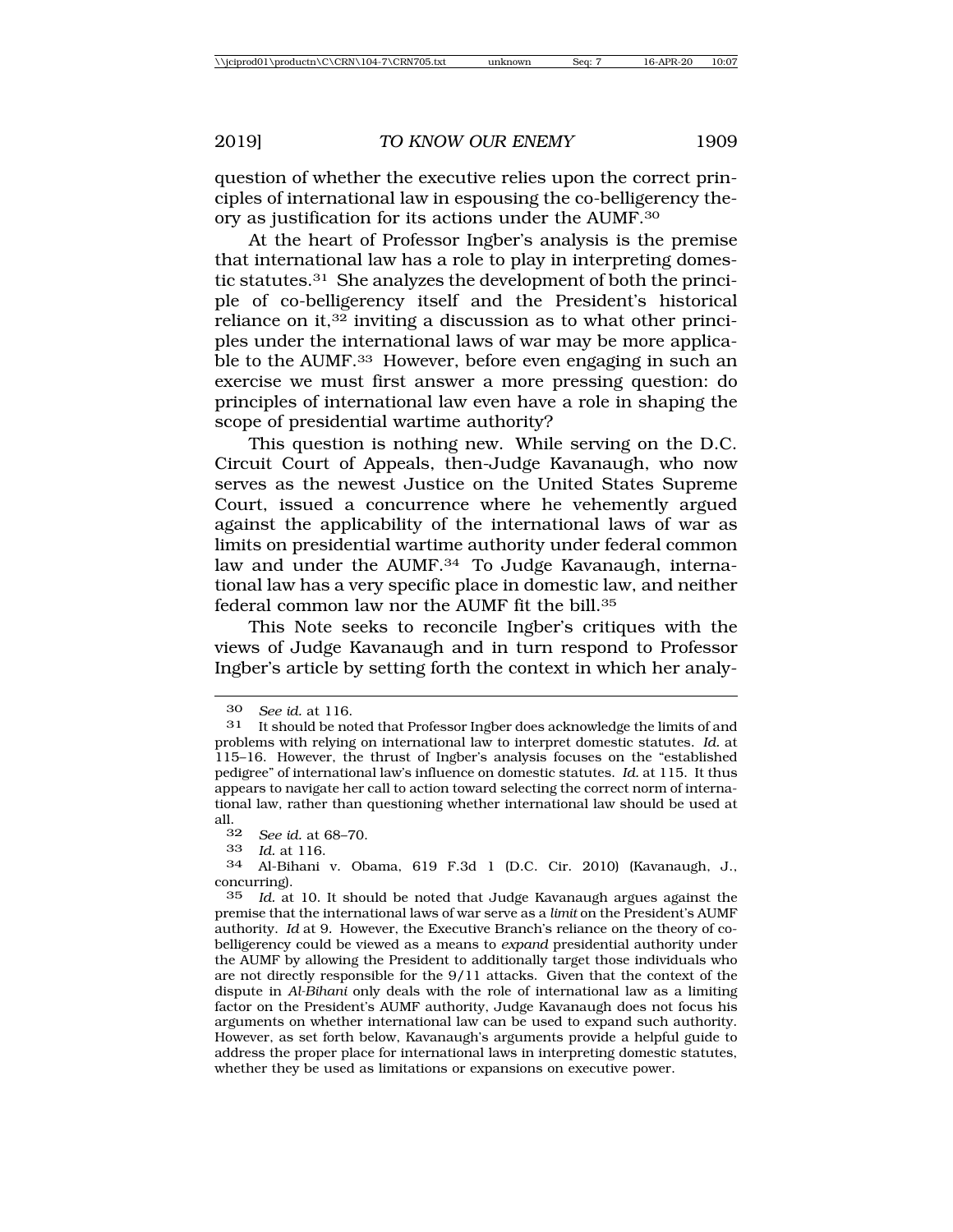sis is relevant. In pursuit of the answer, this Note explores the two contexts in which principles of international law may define the President's wartime authority. One is precisely the context addressed by Professor Ingber: the scope of Presidential authority under domestic statutes, such as the AUMF.36 The other context, not addressed by Ingber, is the scope of Presidential authority under federal common law. If Ingber's call to arms is to be at all relevant, it will be within the realm of one or both of these two contexts.

Ultimately, this Note argues that Ingber's analysis is quite relevant, but only in the specific subcontexts in which Congress deems it to be so. Part I addresses the origin and the context in which the Executive Branch has relied on the cobelligerency theory. In particular, it outlines how the Executive Branch has defended its use of the theory in front of both the Judiciary and Congress and how various members of each branch have seemed to approve.

It ends with Professor Ingber's academic response to the government's co-belligerency argument. Specifically, it addresses her valid concerns on the development of this theory and analyzes the questions she raises for future research. In response to her work, Part I proposes a series of new questions that must be asked before addressing Ingber's concerns: are the international laws of war even relevant to outlining the scope of presidential authority during wartime, and if so, to what extent?

The remainder of this Note answers that question using Judge Kavanaugh's concurrence in *Al-Bihani*37 and the views of his critics as a guide. Part II introduces the case and outlines the relevancy of Judge Kavanaugh's views as they pertain to the limits of international law on presidential authority. Part III investigates the role of international law under federal common law. It analyzes the current debate over the post-*Erie v. Tompkins*38 relationship between federal common law and customary international law—the body of international law under which the laws of war, and thus the co-belligerency theory, fall. It concludes with the theory that under the *Sosa*39 doctrine, the Supreme Court has effectively provided the President with a

<sup>36</sup> Ingber, *supra* note 11.<br>37 619 F 3d 1 (Kavanaud)

<sup>37</sup> 619 F.3d 1 (Kavanaugh, J., concurring).

<sup>38</sup> Erie R.R. Co. v. Tompkins, 304 U.S. 64 (1938).

Sosa v. Alvarez-Machain, 542 U.S. 692 (2004).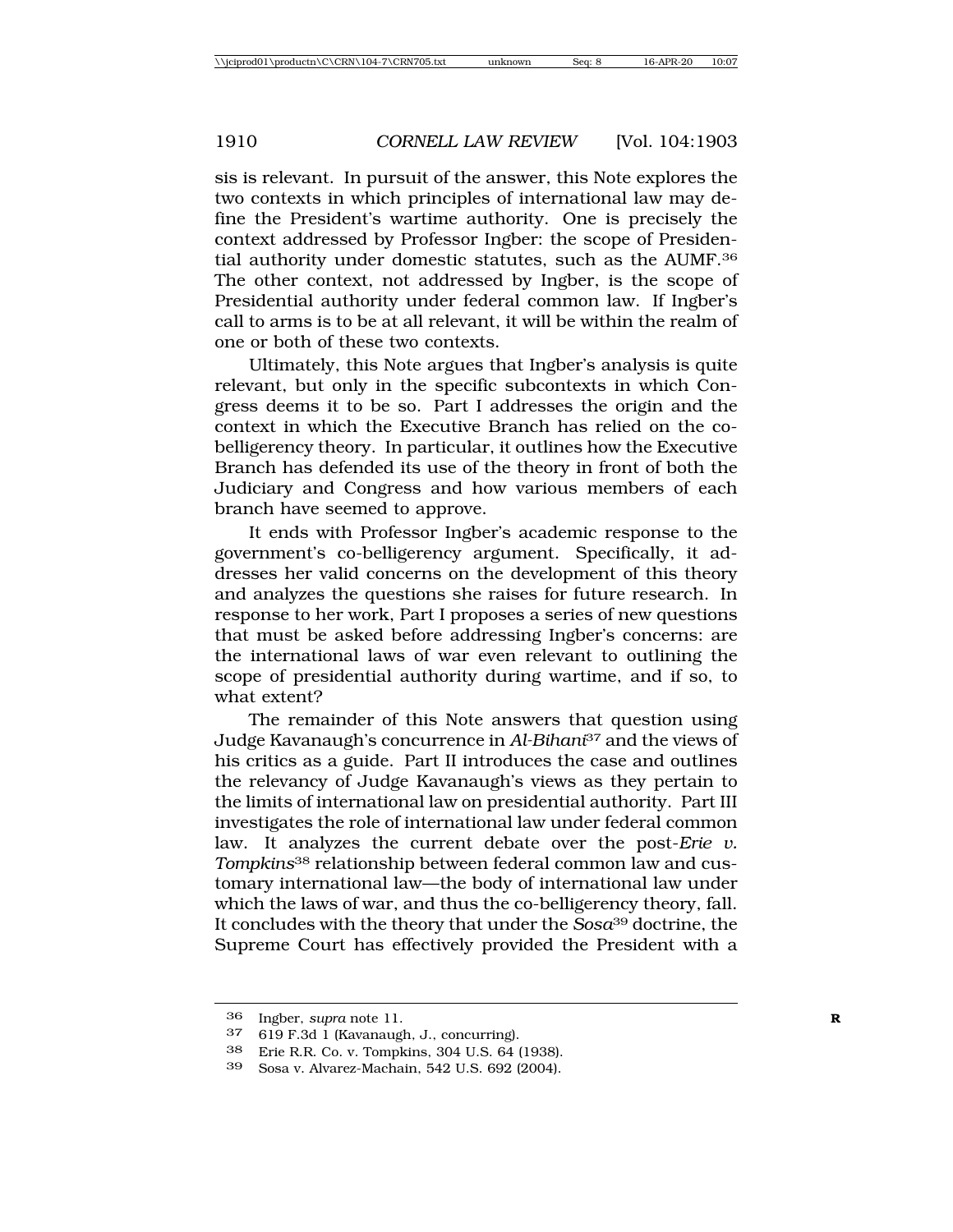directive to apply a *Youngstown*40 Justice Jackson zone analysis. As such, customary international law defines the scope of presidential authority only when Congress "says" that it does.

Part IV addresses whether Congress has communicated such message to the President through the AUMF, specifically analyzing if and how Congress has incorporated the international laws of war into the statute. Because the text itself makes no explicit reference to international law, this Part argues that we must look to what Congress has said outside the immediate text of the AUMF to provide us with a complete answer.

Part V looks specifically at two key contexts in which Congress had sought to clarify the AUMF: the 2012 National Defense Authorization Act,41 where Congress explicitly addressed the laws of war as they pertain to the AUMF, and the 2013 Senate Armed Forces Committee Meeting, where it revisited the AUMF once again.42 It is through these contexts that Congress offers the clearest picture of how the international laws of war inform the scope of presidential authority under the AUMF. Reaching the conclusion of this Note, Part V argues that Congress has only limited the President's AUMF authority by the international laws of war in the context of detaining enemy combatants. As such, Professor Ingber's critique of the cobelligerency theory is relevant in this context alone (at least for now).

I

### CO-BELLIGERENCY IN THE CONTEXT OF THE AUMF

### A. Judicial Acquiescence to Co-Belligerency

The federal judiciary has been a key partner in garnering support for the Executive Branch's reliance on the theory of cobelligerency.43 In *Hamlily v. Obama*, the D.C. District Court heard the habeas petition of several Guantanamo Bay inmates who had been detained pursuant to President Obama's alleged AUMF authority.44 At issue in *Hamlily* was the scope of presidential authority to detain pursuant to the AUMF, as inter-

<sup>40</sup> Youngstown Sheet & Tube Co. v. Sawyer, 343 U.S. 579, 634 (1952) (Jackson, J., concurring).

<sup>41</sup> National Defense Authorization Act for Fiscal Year 2012, Pub. L. No. 112- 81, 125 Stat. 1298 (2011).

<sup>42</sup> *2013 Senate Hearing, supra* note 10. **R**

<sup>43</sup> *See* Johnson, *supra* note 17, at 146 n.16 (noting a series of cases in which **R** the federal courts have accepted the Executive's reliance on the theory of cobelligerency).

<sup>44</sup> *See* Hamlily v. Obama, 616 F. Supp. 2d 63 (D.D.C. 2009).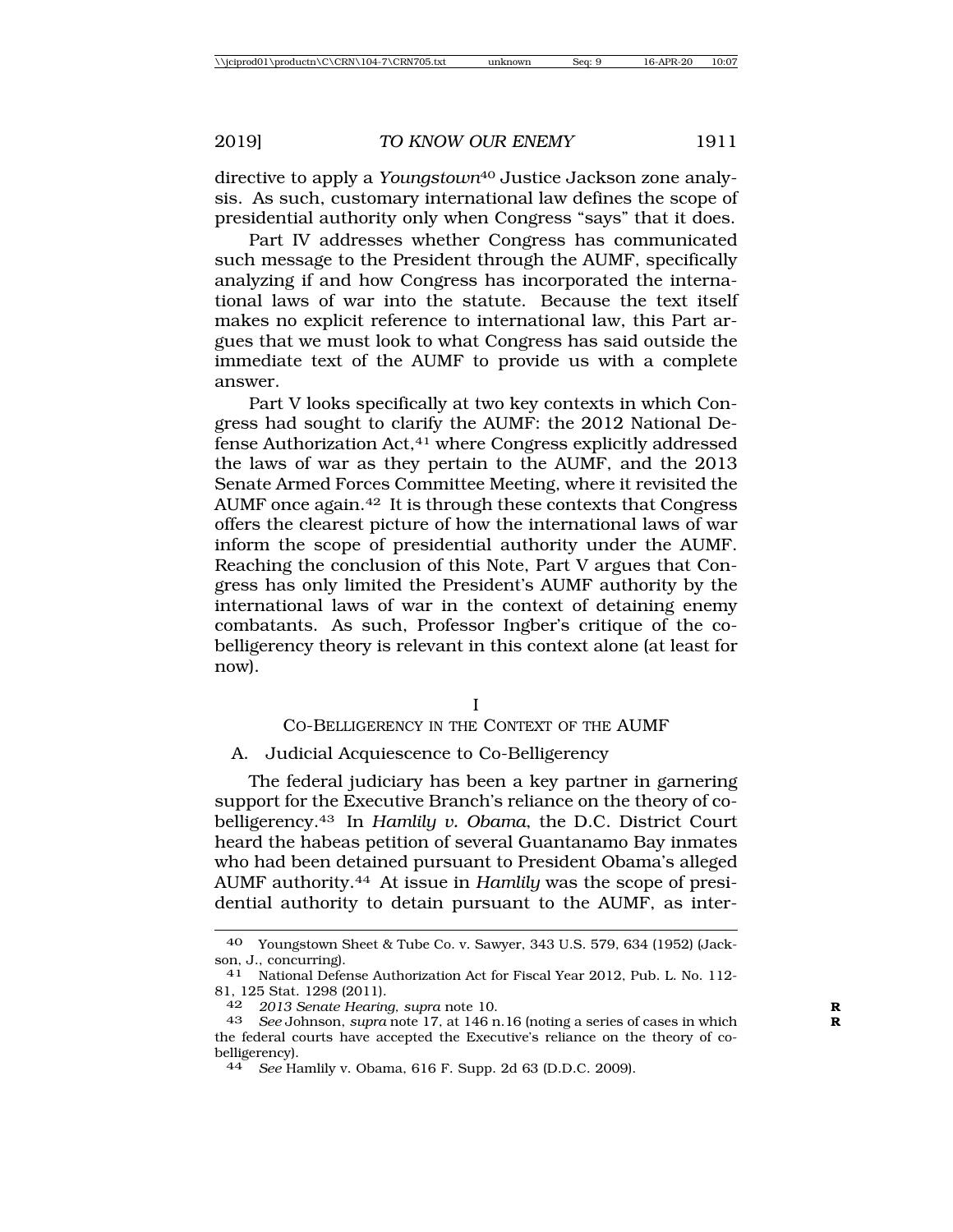preted through the international laws of war.45 To that end, President Obama's lawyers argued that the Executive had the legal authority to detain the petitioners because they could be factually connected to "associated forces" of Al-Qaeda,46 as defined under the principle of co-belligerency.47 The court held for respondents, denying the writ of habeas corpus and explicitly adopting the standard that principles of international law define the outer limits of the President's AUMF authority.48

In *Barhoumi v. Obama*, the Court of Appeals for the D.C. Circuit followed a similar line of reasoning, affirming the legality of detaining "associated forces" under the AUMF.49 The petitioner, Sufiyan Barhoumi, was an Algerian who had been captured by Pakistani police and later transferred to United States custody.50 Ultimately, the court held that Barhoumi was "more likely than not" connected to an associated force of Al-Qaeda, thus denying Barhoumi's petition for habeas corpus.51

We thus see a series of decisions made by federal courts that directly agree with the Executive's belief that Congress incorporated the international law principle of co-belligerency—by means of the "associated forces" argument—when it drafted the AUMF. In addition to its success in these cases, what is particularly fascinating about the co-belligerency argument is how widely it has been accepted. For example, in *Barhoumi*, the petitioner did not even challenge the argument that the AUMF allows the President to detain associated forces of Al-Qaeda.52 Rather, he accepted the application of co-bellig-

<sup>46</sup> *Id.* at 67. <sup>47</sup> *Id.* at 74–75.

49 609 F.3d 416, 424 (D.C. Cir. 2010) ("[T]he ultimate and relatively narrow question we must answer here is this: did the district court commit reversible error in finding that it is more likely than not that Barhoumi was 'part of' Zubaydah's associate force?").

50 *Id.* at 419.

*Id.* at 432.

<sup>45</sup> *Id.* at 66 ("The issue presently before the Court is a threshold legal question in these habeas proceedings: what is the scope of the government's authority to detain these, and other, detainees pursuant to the Authorization for Use of Military Force . . . as informed by the law of war?").

<sup>48</sup> *Id.* at 77 ("After careful consideration, the Court is satisfied that the government's detention authority is generally consistent with the authority conferred upon the President by the AUMF and the core law of war principles that govern non-international armed conflicts.").

<sup>52</sup> *Id.* at 423 ("To begin with, as Barhoumi's counsel acknowledged at oral argument, Barhoumi does not challenge the detention standard advanced by the government and adopted by the district court: the President has the authority, pursuant to the AUMF, 'to detain persons who were part of[,] or substantially supported, Taliban or al-Qaida forces or associated forces that are engaged in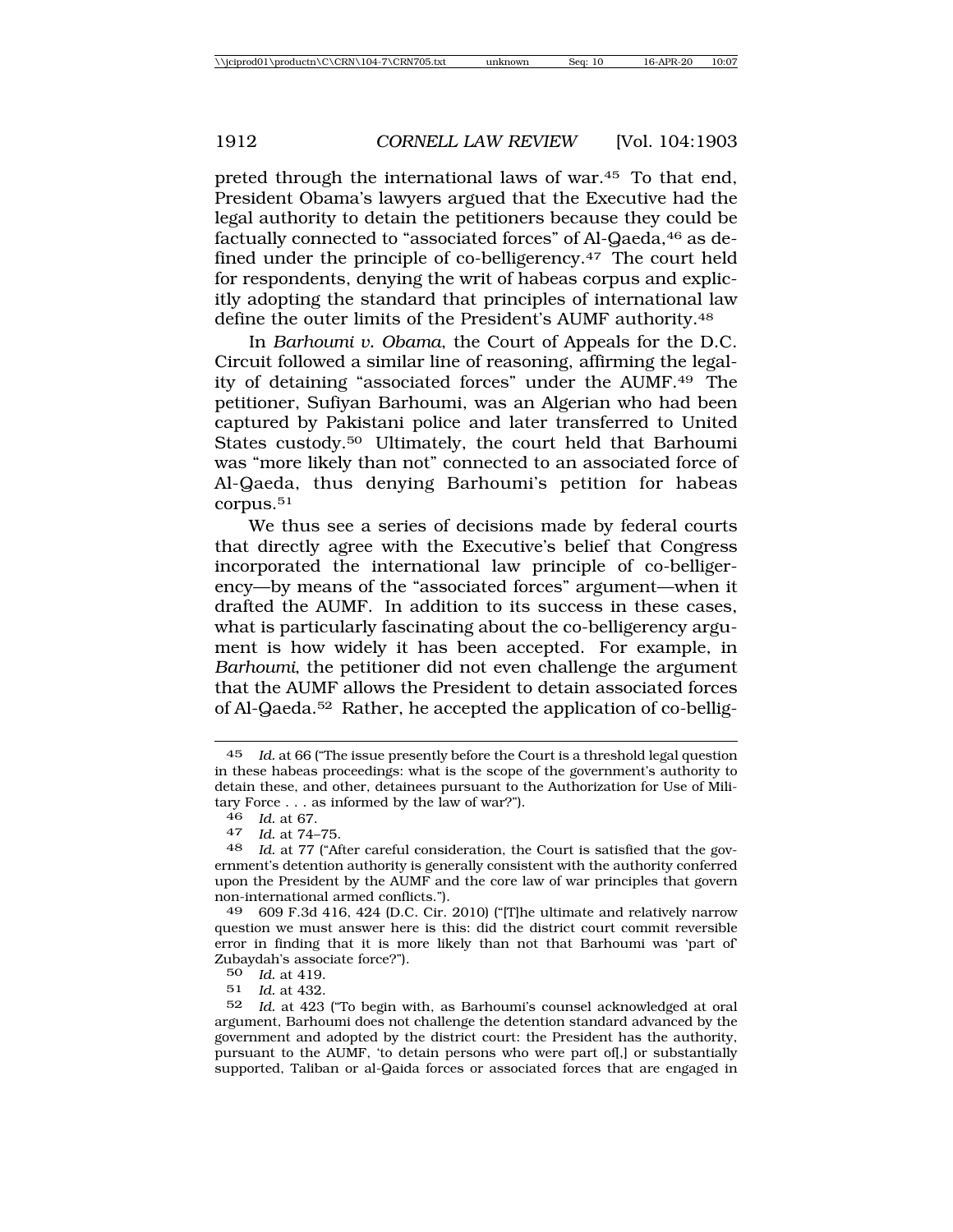erency to the AUMF as valid, thus striving to challenge his detainment on separate grounds.53 Yet, as great as this was for the Executive Branch, the support for co-belligerency was about to extend even further. Several years after *Hamlily* and *Barhoumi*, the co-belligerency theory made its debut in Congress with seemingly great success.54

## B. Congressional Approval of Co-Belligerency

In 2013, when the United States was engaged in military operations against ISIS, President Obama was essentially given the green light by the Committee to continue to fight all those deemed to be the co-belligerents of Al-Qaeda.55 It had been almost twelve years since the 9/11 tragedy, and the United States was still engaging in operations against those enemies that "planned, authorized, committed, or aided the terrorist attacks."56 Growing curious as to the legality of such actions and whether the AUMF authorized the continued military conflict, the United States Senate's Committee on Armed Services called a hearing to discuss these questions with President Obama's legal team from the Department of Defense, Judge Advocate General's Corps, and other executive departments.<sup>57</sup> Specifically, the hearing sought to "examine the legal basis for the use of military force in accordance with the law of armed conflict" in an effort to determine whom President Obama was authorized to fight under the AUMF.58

The lawyers questioned by the committee presented legal justifications for two categories of enemies whom President Obama has been authorized by Congress to fight: the first being Al-Qaeda and the Taliban, the second being "associated forces"—the latter of which sparks the relevant controversy that this Note addresses.59 In particular, the lawyers defended

- 55 *Id.*; Ingber, *supra* note 11, at 69. **R**
- 56 *AUMF*, *supra* note 5, §2(a). **R**
- 57 *See 2013 Senate Hearing*, *supra* note 10.<br>58 *Id at 2 Istatement of Sen Carl Levin Ch*

59 *Id.* It is worth noting that although the opening remarks of Senator Levin, Chairman of the Committee, refer only to Al-Qaeda and its associated forces, throughout the hearing participants refer also to the Taliban as relevant to the

hostilities against the United States or its coalition partners, including any person who has committed a belligerent act or has directly supported hostilities in aid of such enemy armed forces." (alteration in original) (internal quotation marks omitted)).

<sup>53</sup> *Id.* ("[Barhoumi] asserts that the government failed to establish that he was 'part of' an associated force and that the district court therefore erred in denying his habeas petition.").

<sup>54</sup> *See 2013 Senate Hearing, supra note 10.*  $55$  *Id* · Ingher *supra note 11 at 69* 

Id. at 2 (statement of Sen. Carl Levin, Chairman)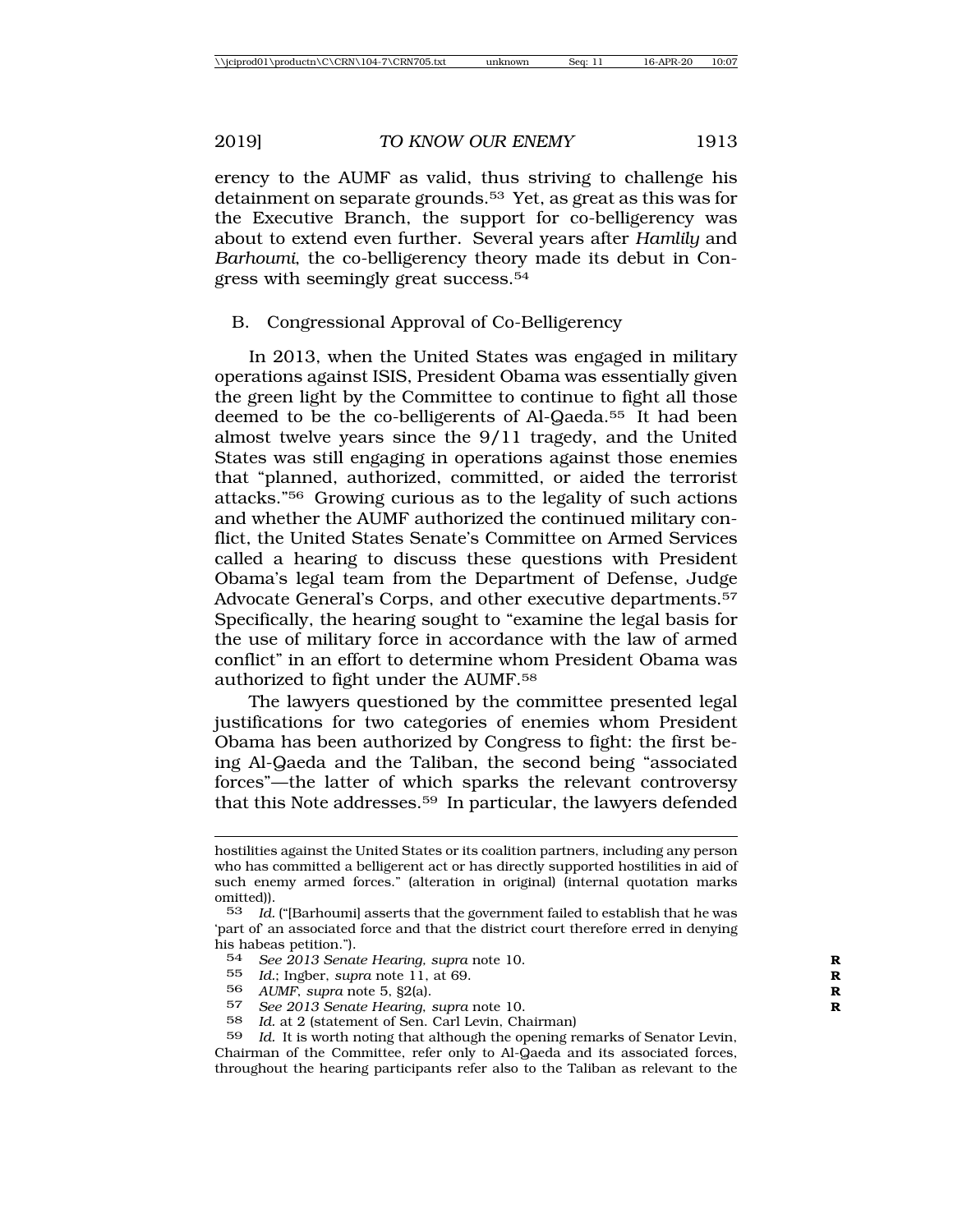the position that the AUMF authorizes the President to engage militarily "al Qaeda, the Taliban, and associated forces,"60 noting that federal courts have reinforced such interpretation, at least explicitly regarding military operations against Al-Qaeda.61 The general lack of push-back on the military engagement of Al-Qaeda and the Taliban in both the academic and judicial responses to AUMF-authorized actions implies that commentators agree on the instrumental role that these groups played in orchestrating the 9/11 attacks. Thus, there seems to be an overall consensus that Al-Qaeda and the Taliban fit unambiguously into the precise language of the AUMF.

However, in their legal justification for the argument that the AUMF authorizes the President to engage the "associated forces" of Al-Qaeda and the Taliban, the lawyers begin to enter what the Senate Armed Forces Committee seemed to view as controversial territory.62 In support of their view, the lawyers utilized in part the approach of Jeh Johnson, the former General Counsel to the Department of Defense.63 In a speech given during a Dean's Lecture at Yale Law School in February 2012, Johnson mirrored the approach of the *Hamlily* court, explaining that the associated force theory is "based on the well-established concept of cobelligerency in the law of war,"64 and that federal courts have upheld this theory of AUMF interpretation.65 Relying upon such justification, the lawyers at the Senate hearing, along with Johnson and members of the federal judiciary, thus espoused the view that the scope of the President's authority under the AUMF can be determined using principles of international law.

64 Johnson, *supra* note 17, at 146.

65 *Id.* at 146 n.18 (referencing Gherebi v. Obama, 609 F. Supp. 2d 43, 63 (D.D.C. 2009); Hamlily v. Obama, 616 F. Supp. 2d 63, 74–75 (D.D.C. 2009); and Barhoumi v. Obama, 609 F.3d 416, 432 (D.C. Cir 2010)).

discussion. As such, reference to the Taliban is made throughout the relevant parts of this Note.

<sup>60</sup> *Id.* at 9 (joint prepared statement by Mr. Robert S. Taylor, Hon. Michael A. Sheehan, MG Michael K. Nagata, USA, and BG Richard C. Gross, JAGC, USA).

Id. ("The Supreme Court and the Court of Appeals for the District of Columbia Circuit have also repeatedly recognized in a long string of cases that the United States can use military force in its armed conflict with al Qaeda.").

<sup>62</sup> *Id.* at 2 (statement of Sen. Carl Levin, Chairman) ("Does the AUMF extend to organizations which played no active role in the September 11 attacks and may not have even existed in 2001?"); *id.* at 19–20 (statement by Sen. John McCain) (voicing concern over the fact that the scope of military operations authorized by the AUMF has expanded well beyond reactions to the 9/11 attacks themselves).

<sup>63</sup> *Id.* at 10 (joint prepared statement by Mr. Robert S. Taylor, Hon. Michael A. Sheehan, MG Michael K. Nagata, USA, and BG Richard C. Gross, JAGC, USA).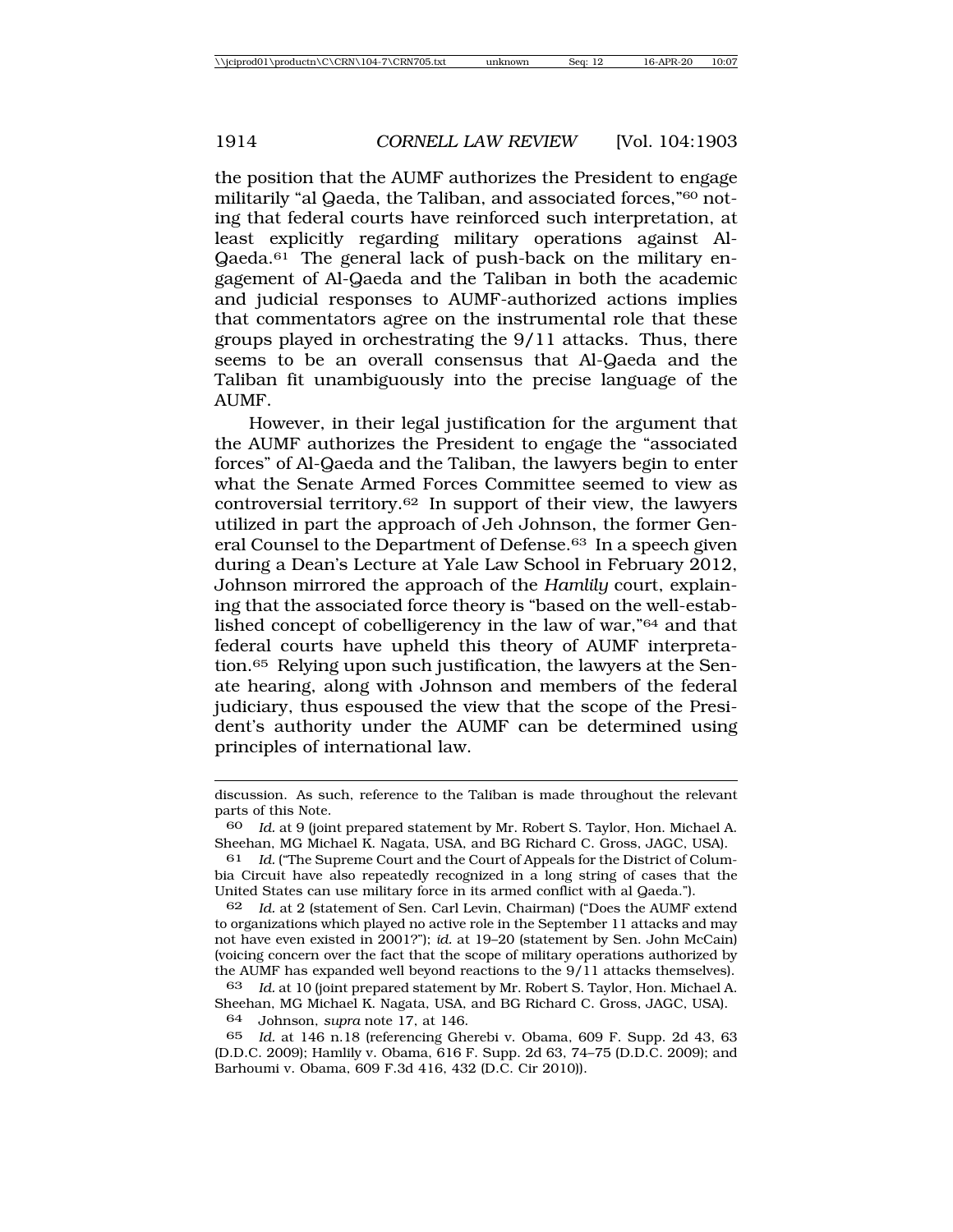Throughout the hearing, President Obama's lawyers developed this theory further, expressing the view that international law's principle of co-belligerency provides the necessary justification for the President to attack any force that engages in military conflicts against the United States alongside Al-Qaeda or the Taliban.66 Chairman of the Committee Levin reiterated the lawyers' position clearly, and in a way that Robert S. Taylor, then the Acting General Counsel of the Department of Defense, expressly endorsed during the hearing: 67

Where you are authorized to use force under domestic law, AUMF, and under international law against a foreign country or organization, [such] authority automatically extends under the law of armed conflict to a co-belligerent, to some entity that has aligned themselves with the specified entity against us, in the fight against us.68

Thus, we see the Obama administration's continued reliance upon the *international law* principle of co-belligerency to determine the outer limits of presidential authority under the AUMF, a *domestic statute*. However, while this argument seemed to ultimately appease the Senate Armed Forces Committee in May of 2013, and various federal judges, it has become the subject of at least one significant point of academic critique.69

## C. Professor Ingber's Critique of Co-Belligerency

Not everyone endorses the co-belligerency theory as an accurate portrayal of what the AUMF authorizes the President to do.70 In particular, Boston University School of Law Professor Rebecca Ingber published an influential and well-reasoned article on the role that the co-belligerency theory has played in determining the limits of the AUMF which demonstrates an important critique of this approach.71 One of Professor

<sup>66</sup> *2013 Senate Hearing*, *supra* note 10, at 10 (joint prepared statement by Mr. **R** Robert S. Taylor, Hon. Michael A. Sheehan, MG Michael K. Nagata, USA, and BG Richard C. Gross, JAGC, USA).

<sup>67</sup> *Id.* at 29 (statement by Robert S. Taylor).

<sup>68</sup> *Id.* (statement by Sen. Carl Levin, Committee Chair). In this statement, Representative Levin was reiterating what he believed Robert S. Taylor's to be, to which Taylor responded, "That is my understanding. You have expressed it very well." *Id.* (statement by Robert S. Taylor).

<sup>69</sup> *See* Ingber, *supra* note 11, at 69. **R**

<sup>70</sup> *See id.*; Nele Verlinden, *Parliamentary Oversight and Democratic Control over Armed Forces with Regard to Military Deployments Abroad: Some Observations on Belgium and the US*, 55 MIL. L. & L. WAR REV. 283, 286–89 (2016) (arguing that the theory of co-belligerency is not a well-established principle of international law, contrary to what the United States has asserted).

<sup>71</sup> Ingber, *supra* note 11. **R**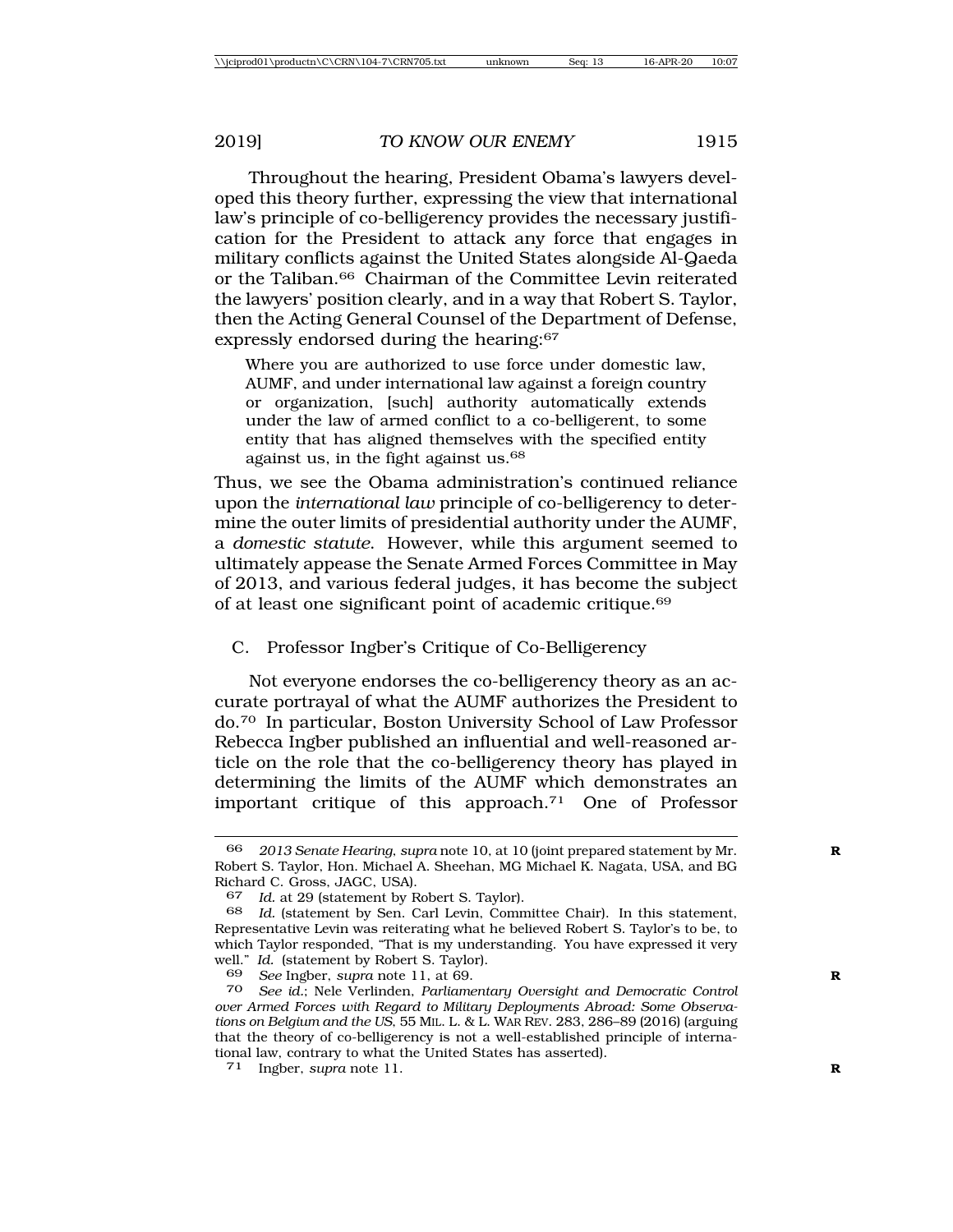Ingber's key contentions is that the co-belligerency principle is not as clearly defined as the Executive Branch has historically asserted.72 She argues that the principle of co-belligerency is quite complex and does not necessarily establish the necessary authority that the Executive Branch has claimed.73 While Ingber does not actively deny that the co-belligerency theory can be utilized to authorize Presidential military action against enemies such as ISIS, she does call for an exploration of the "greyish legal space" in which the co-belligerency theory lives,74 and calls for the legal community to investigate which norms of international law can provide the clearest standard.75

Professor Ingber correctly emphasizes the importance of investigating the truth behind the theory.76 She argues that given the "non-traditional" nature of the fight against ISIS, reliance upon an underdeveloped legal justification creates a "potential for novel interpretation [that] is enormous."77 Given the potential effects of this problem, and the scale to which that may result in the loss of American and foreign lives, it is imperative that we take the caution that Ingber suggests.

But what is the best way to approach this task? Rather than challenging the Executive Branch's conclusion—that the co-belligerency theory is the correct principle of international law on which to rely—perhaps we should be questioning the premise upon which the Executive's entire argument rests: that principles of international law can or should be used to interpret the scope of presidential wartime authority. Without the assurance that international law can or should inform

Id. at 69 ("Behind the executive branch assurances of a clear standard for interpreting the President's AUMF authority, founded in a 'well established' principle of international law called 'co-belligerency,' in fact lay an internally-contested amalgam of legal theories based in novel and in some instances flawed interpretations of international law. While that amalgam of theories and internal tension themselves may operate as some impediment to executive action, it is far from the solid and established—and clearly constraining—bright line legal principle the Executive has repeatedly suggested.").

<sup>73</sup> *Id.* at 71 ("The problem is that the professed legal position—while generally accepted in principle at a superficial level by the courts and Congress—rests on an underlying theory that is at best poorly understood and at worst, a mélange of competing theories that executive officials have never been pressed to finally and firmly crystalize in one clear position.").

<sup>74</sup> *Id.* at 74, 98.

<sup>75</sup> *Id.* at 116 ("One question that this case study raises—and which I will have to reserve to future work—is, even when it is appropriate to look to international law to inform a particular domestic context . . . how does one define it? Among the questions packed into this task are: Which body of international law is best suited to this task?").

<sup>76</sup> *See id.* at 69. <sup>77</sup> *Id.* at 70.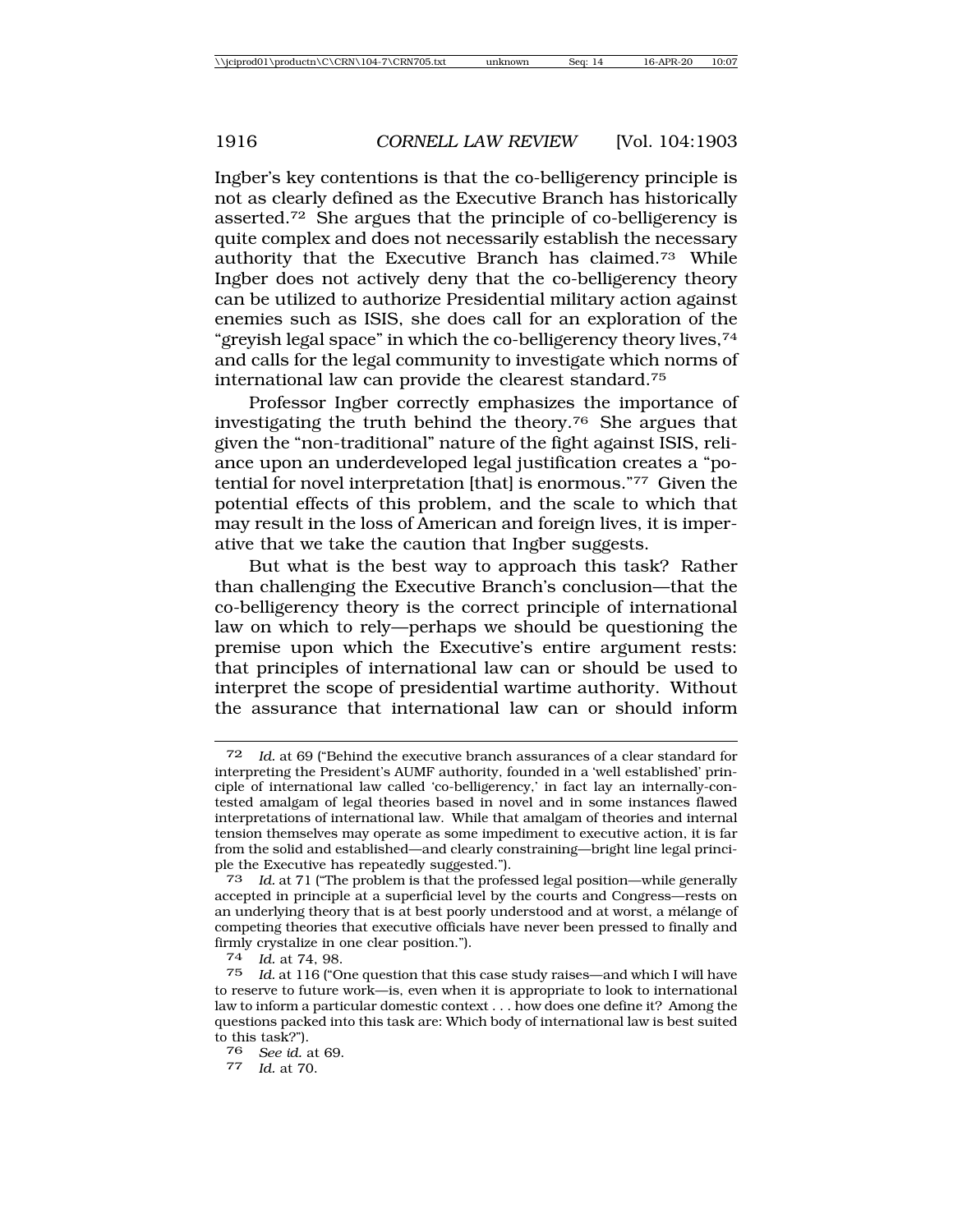presidential authority in this manner, we are at best speculating as to the relevancy of Professor Ingber's question—albeit an important one. Consequently, before we apply Ingber's analysis, we must be certain of the contexts in which it may be used.

#### THE <sup>A</sup>L-BIHANI EFFECT

Investigating the fundamental role that international law plays in shaping Executive authority is by no means a new story. The D.C. Circuit dealt explicitly with this issue in a series of decisions in 2010 regarding a petition for habeas relief by Ghaleb Nassar Al-Bihani, a detainee at Guantanamo Bay, Cuba.78 Al-Bihani was a cook working for the Taliban who was captured in a fight with the Northern Alliance and later placed in United States custody.79 In arguing for habeas relief, he relied heavily on the argument that the international laws of war prohibited his detention, and thus President Obama's actions exceeded the limits of presidential AUMF authority placed by international law.<sup>80</sup> In an opinion by Judge Brown, the court denied Al-Bihani's petition on the grounds that the AUMF authorizes Al-Bihani's detention and that international law does not limit the President's power to detain in this case.<sup>81</sup> To the court, the alleged violations of international law mentioned by Al-Bihani were not dispositive of the issue of whether President Obama overstepped his AUMF authority.82

However, Judge Brown's reasoning was arguably overturned in the second *Al-Bihani* decision (hereinafter, *Al-Bihani II*), where the court denied Al-Bihani's petition for rehearing.<sup>83</sup>

81 *Id.* at 873 ("We reiterate that international law, including the customary rules of co-belligerency, do not limit the President's detention power in this instance. But even if Al-Bihani's argument were relevant to his detention and putting aside all the questions that applying such elaborate rules to this situation would raise, the laws of co-belligerency affording notice of war and the choice to remain neutral have only applied to nation states.").

82 *Id.*

<sup>78</sup> Al-Bihani v. Obama, 590 F.3d 866 (D.C. Cir. 2010); Al-Bihani v. Obama, 619 F.3d 1 (D.C. Cir. 2010).

<sup>79</sup> *Al-Bihani*, 590 F.3d at 869.

<sup>80</sup> *Id.* at 871. Specifically, petitioner Al-Bihani argued first, that because he was a chef and did not raise and fire his weapon at the coalition forces that he was not subject to capture under the international laws of war; second, that his unit did not fit within the definition of being a "co-belligerent" of the Taliban; third, that the armed conflict between the United States and the Taliban had ended, thus pursuant to the Third Geneva Convention he was not subject to capture; and lastly, that the United States has lost any authority to detain him by failing the "Clean Hands Theory" as a result of it not granting Al-Bihani prisoner of war status that he is entitled to under norms of international law. *Id.*

<sup>83</sup> *Al-Bihani*, 619 F.3d at 1.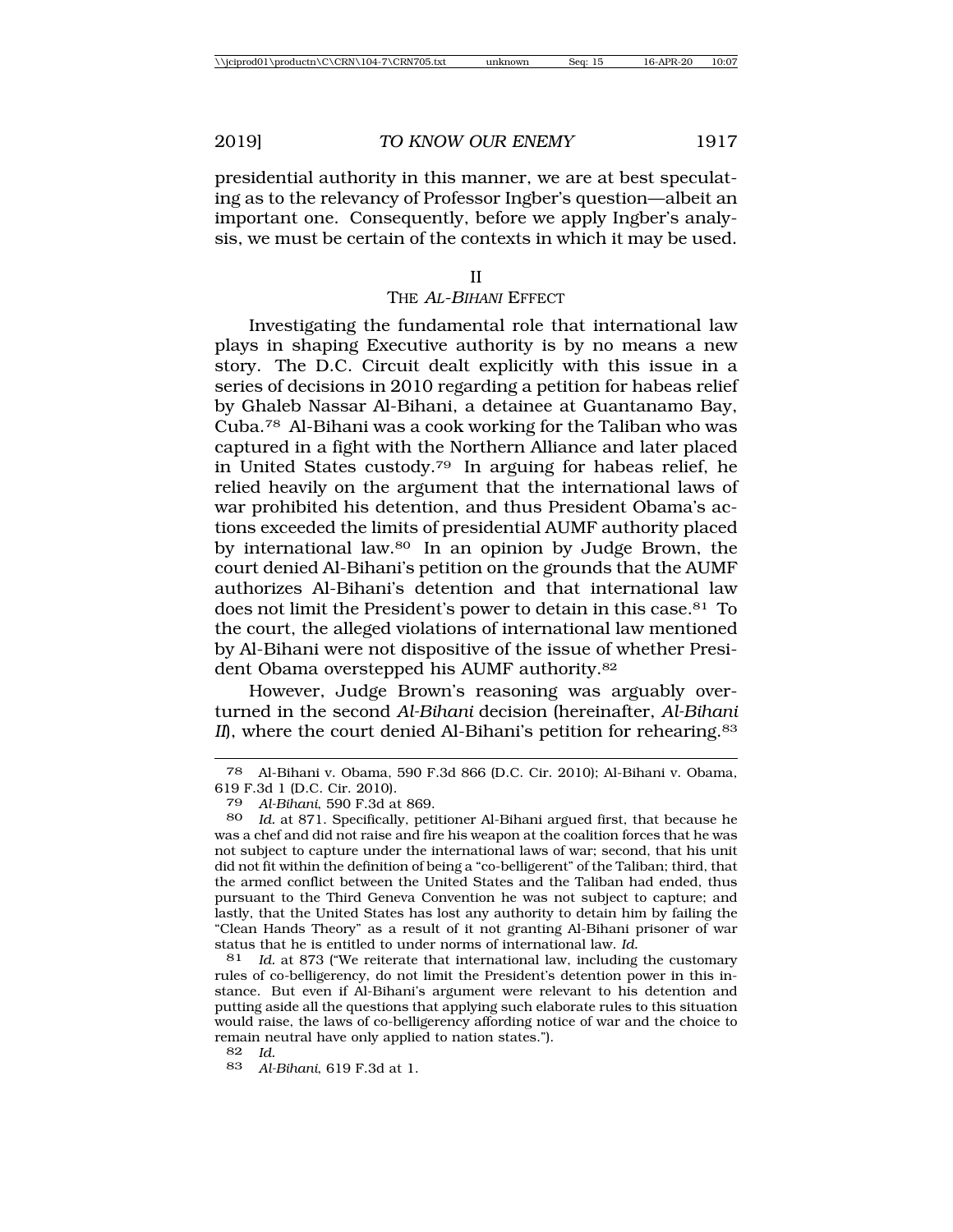This time the opinion, written by Chief Judge Sentelle, was a mere one sentence and explicitly stated that the question of whether international law applies to the AUMF is not dispositive of the issue.<sup>84</sup> As such, the court seemed to walk back its holding in the first *Al-Bihani* decision and refuse to take an affirmative stance on the relationship between international law and the AUMF.

In defiance of the majority, Judge Kavanaugh issued a concurrence where he decided to both ask and answer the question of whether federal courts can use principles of international law to limit the scope of presidential authority under the AUMF.85 His answer was a definitive, yet lengthy, "no."86

Judge Kavanaugh's views provided kindling for the concurring judges on the D.C. Circuit to engage in a fiery dialogue over the scope of the President's AUMF authority and ignited a discussion of the fundamental role of international law in informing statutory construction in federal courts.87 Consequently, Judge Kavanaugh's concurrence widened the scope of what was truly at stake in Al-Bihani's rehearing to include the fate of Presidential wartime authority as defined by international law.

By engaging in the discussion over the proper place of international law in statutory construction, Judge Kavanaugh set forth a line of reasoning that directly challenges the premise upon which Professor Ingber's critique of the legitimacy of the co-belligerency theory relies: that Congress incorporated the international laws of war into the AUMF.88 Furthermore, by setting forth the idea that principles of international law are merely helpful in defining AUMF authority, yet do not define the limits of such authority,<sup>89</sup> he opened the floodgates to academic and judicial discourse by essentially making irrelevant

<sup>84</sup> *Id.*

<sup>85</sup> *Id.* at 9 (Kavanaugh, J., concurring).

<sup>86</sup> *Id.*

See id. at 53-55 (Williams, J., concurring) (dedicating a substantial portion of his concurrence to critiquing Judge Kavanaugh's views on the relationship between international law and domestic law); *see also* JENS D. OHLIN, THE ASSAULT ON INTERNATIONAL LAW 44 (2015) ("In August 2010, open war broke out in the D.C. Circuit over how to apply and understand the AUMF after Al-Bihani sought a rehearing of his habeas petition claiming that his continued detention violated both international law and the Detainee Treatment Act.").

<sup>88</sup> 619 F.3d at 9 (Kavanaugh, J., concurring).

Id. at 43 ("As a practical matter, it would be quite odd to think that Congress, when passing the AUMF, did not intend to authorize at least what the international laws of war permit, subject of course to separate prohibitions found in domestic U.S. law. In that sense, international law can be said to inform judicial interpretation of the AUMF.").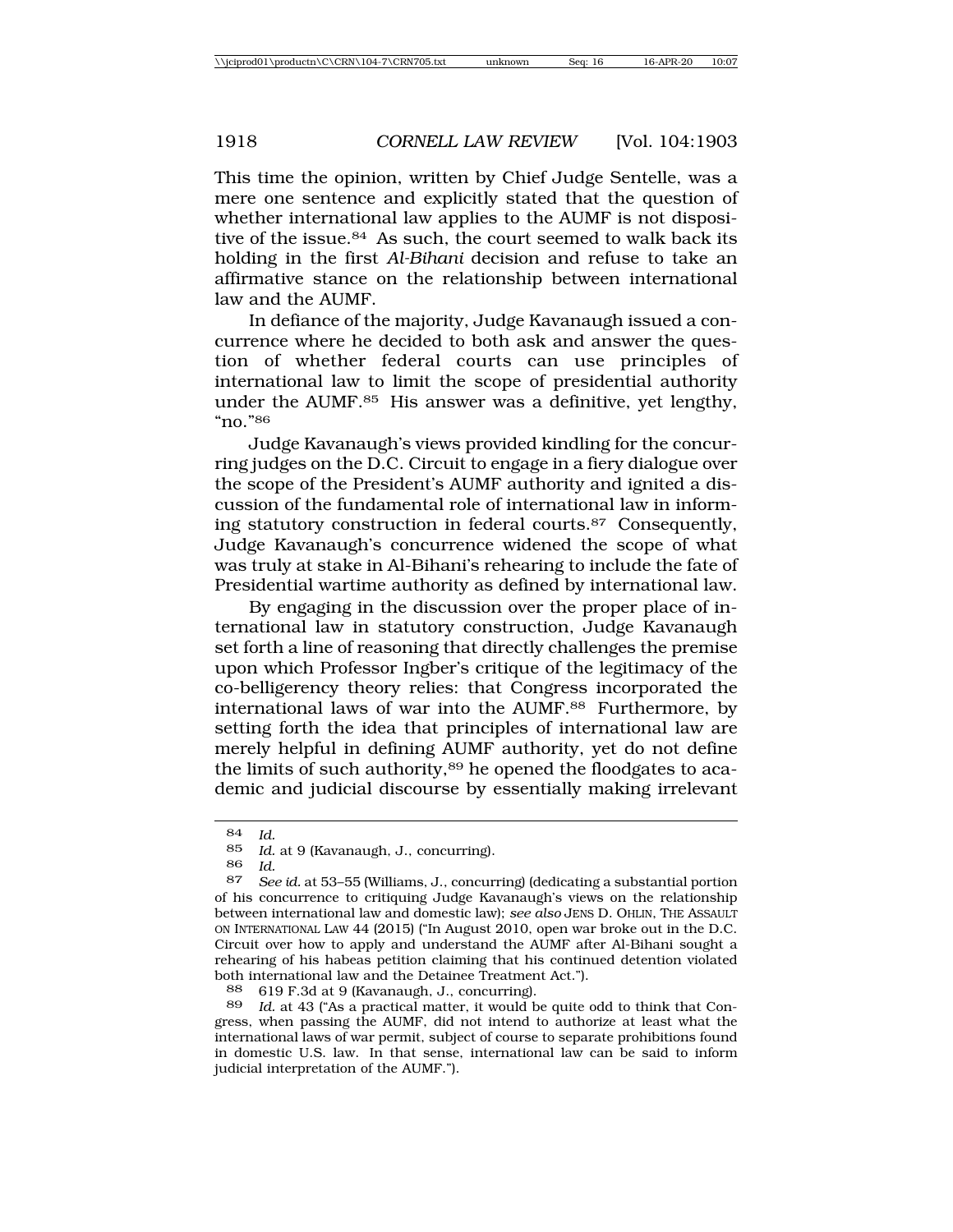the question of whether co-belligerency is a sufficiently developed principle of international law to be applied as a means to define the limits of the AUMF.90 In other words, if a principle of international law does not apply to an action taken by the President under his AUMF authority, Judge Kavanaugh would say, "who cares?" To Judge Kavanaugh, the AUMF is defined by whatever Congress says, and Congress never said that international law gets to form the outer limits of this definition.91 At most, the international laws of war are a helpful guide to understanding what Congress has authorized the President to do.<sup>92</sup> At least, they are completely irrelevant.<sup>93</sup>

In defense of this position, Judge Kavanaugh relies on an analysis of the two realms in which international law may enter the domestic sphere. First, he addresses international law under federal common law.94 Second, he looks to the AUMF itself.95 As such, a critique of Judge Kavanaugh's comprehensive analysis in each of these contexts provides a helpful guide in answering the fundamental question of precisely when Professor Ingber's call to challenge the co-belligerency argument is relevant.

III

### IS INTERNATIONAL LAW A PART OF FEDERAL COMMON LAW?

Judge Kavanaugh's argument is that international law can only be incorporated into domestic law through express acts of the political branches of government.96 This notion is consistent with the principle of *dualism*, the idea that United States domestic law and international law are separate legal sys-

<sup>90</sup> For examples of the academic response to Judge Kavanaugh's concurrence, see OHLIN, *supra* note 87, at 44–48; Marty Lederman & Steve Vladeck, *The* **R** *NDAA: The Good, the Bad, and the Laws of War—Part II*, LAWFARE BLOG (December 31, 2011, 4:48 PM), https://www.lawfareblog.com/ndaa-good-bad-and-lawswar-part-ii [https://perma.cc/T9FD-ESV5] ("[T]he larger point going forward is the central role that such law-of-war analysis should play, in marked contrast to the views of Judges Brown and Kavanaugh, when the Executive and the courts construe the detention authority the AUMF confers upon the President.").

<sup>91</sup> *Al-Bihani*, 619 F.3d at 10 (Kavanaugh, J., concurring) ("But neither the AUMF's text nor contemporaneous statement by Members of Congress suggest that Congress intended to impose judicially enforceable *international-law* limits on the President's authority under the AUMF." (emphasis in original)).

<sup>92</sup> *Id.* at 43; *see supra* note 88.<br>93 *Id · see supra* note 88

Id.; see supra note 88.

<sup>94</sup> *Id.* at 10.

<sup>95</sup> *Id.*

<sup>96</sup> *Id.* at 9 ("International-law norms that have not been incorporated into domestic U.S. law by the political branches are not judicially enforceable limits on the President's authority under the AUMF.")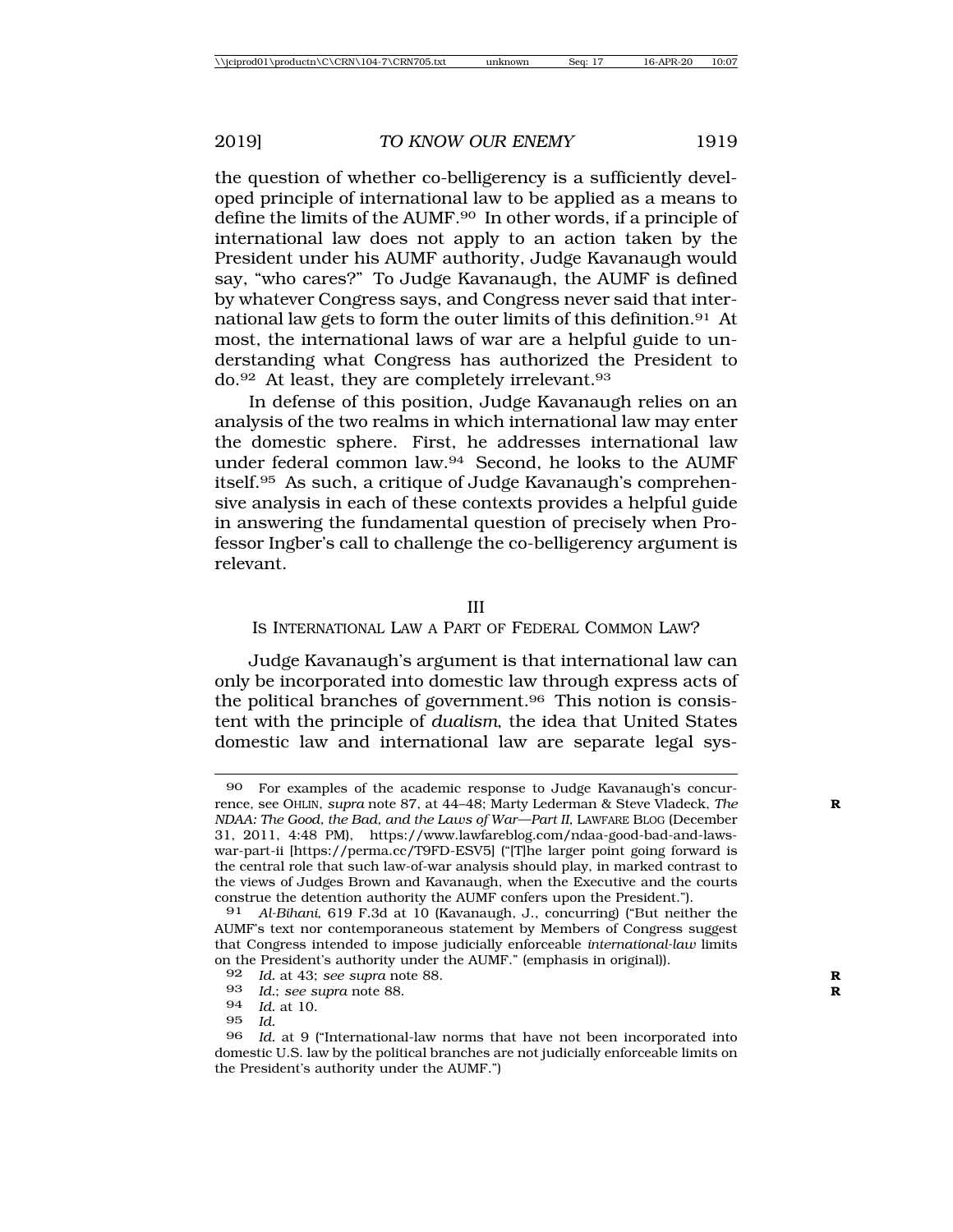In keeping with the principles of dualism, Judge Kavanaugh rejects the argument that the international laws of war relied upon by Al-Bihani have been incorporated into domestic law via federal common law.99 He bases his view on the *Erie* doctrine,100 which stems from the Supreme Court decision *Erie Railroad Co. v. Tompkins* which held that when United States federal courts apply state law, the courts must apply *state* common law and thus not create a separate *federal* common law that applies state law as created by federal courts.<sup>101</sup> In Judge Kavanaugh's view, *Erie* destroyed all general federal common law, which includes "customary international law"102—the category of international law under which the laws of war fall.103 This view, also referred to as the "revisionist" position,104 is also supported by Professor Curtis A. Bradley and Professor Jack L. Goldsmith, who argued in their 1997 article against the "modern position" that customary international law has survived *Erie*.105 In particular, they reason that although customary international law was once considered to

Erie R.R. Co. v. Tompkins, 304 U.S. 64, 78 (1938).

<sup>97</sup> JENS DAVID OHLIN, INTERNATIONAL LAW: EVOLVING DOCTRINE AND PRACTICE 103 (Robert C. Clark et al. eds., 2018) (describing the role and meaning of dualism in the U.S. legal system).

<sup>98</sup> *Al-Bihani*, 619 F.3d at 13 (Kavanaugh, J., concurring) ("In our constitutional system, international-law norms may achieve the status of domestic U.S. law through two mechanisms: incorporation into a statute (or legally binding executive regulation adopted pursuant to a statute) or incorporation into a selfexecuting treaty.").

<sup>99</sup> *Id.* at 18–19 (arguing that incorporation of customary international law into federal common law is impossible, given that the *Erie* Court eliminated federal common law, as confirmed by the *Sosa* Court).

<sup>100</sup> *Id.*

<sup>102</sup> Customary international law is said to arise from the "general and consistent practice of states followed by them from a sense of legal obligation." RESTATE-MENT (THIRD) OF THE FOREIGN RELATIONS LAW OF THE UNITED STATES § 102(2) (AM. LAW INST. 1987).

<sup>103</sup> *Al-Bihani*, 619 F.3d at 17 (Kavanaugh, J., concurring) ("But as decided by the Supreme Court in its landmark *Erie* decision in 1938, the view that federal courts may ascertain and enforce international-law norms as part of the general common law is fundamentally inconsistent with a proper understanding of the role of the Federal Judiciary in our constitutional system. In *Erie*, the Supreme Court famously held that there is no general common law enforceable by federal courts.").

<sup>104</sup> OHLIN, *supra* note 87, at 45 (referring to Judge Kavanaugh's view as the "revisionist" position).

<sup>105</sup> Curtis A. Bradley & Jack L. Goldsmith, *Customary International Law as Federal Common Law: A Critique of the Modern Position*, 110 HARV. L. REV. 815, 816 (1997).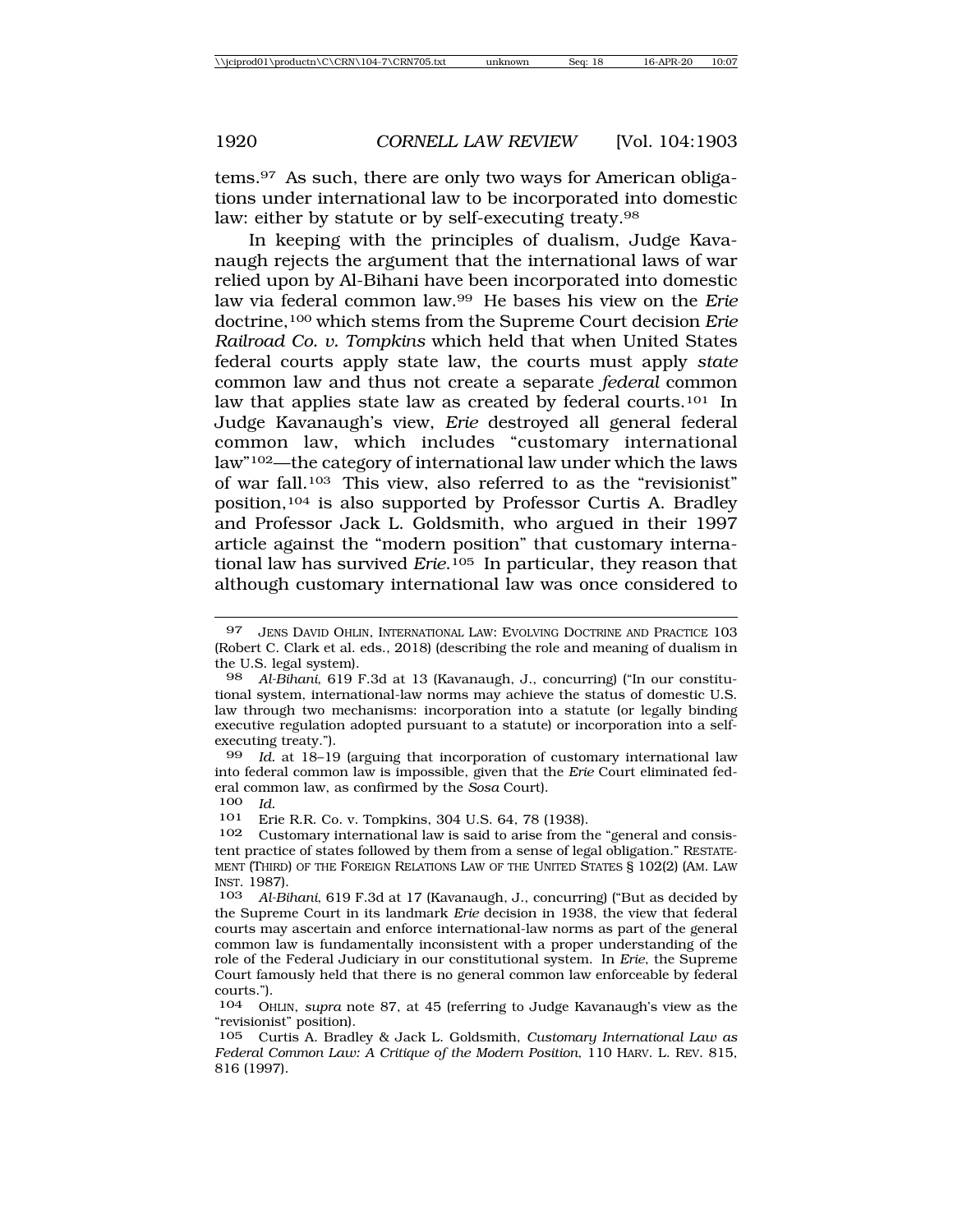be a part of United States federal common law,106 the arguments to support the modern position suffer from various flaws.107 Furthermore, they argue that the *Erie* doctrine eliminated the realm of general common law under which customary international law fell.<sup>108</sup> Relied upon by Judge Kavanaugh in *Al-Bihani II*,109 Bradley's and Goldsmith's reasoning thus lends a rather complex and thoughtful line of support for the view that customary international law does not automatically become a part of domestic law by mere nature of its existence.

In further defense of his view, Judge Kavanaugh directs any critics to the Supreme Court's 2004 decision in *Sosa v. Alvarez-Machain*.110 In holding that the Alien Tort Statute is merely a jurisdictional statute, the *Sosa* Court stated that those customary international law violations that fall under the purview of the Alien Tort Statute exist under federal law because the Alien Tort Statute itself incorporates them.111 As such, Judge Kavanaugh interprets this to mean that customary international law must be incorporated into domestic law through such explicit Congressional authorization, because the federal common law that formerly incorporated customary international law no longer exists.112 Consequently, it thus seems to be Judge Kavanaugh's view that if the President is going to be constrained by the international laws of war, it will be through a statute.

However, this argument has become subject to the academic critique of Cornell University Law Professor Jens Ohlin, who challenges Judge Kavanaugh's interpretation of *Sosa*.113 Ohlin argues that the Supreme Court in *Sosa* never actually adopted the view that *Erie* eliminated customary international law as federal common law.114 In his analysis of Judge Kavanaugh's concurrence, he believes it to be "telling" that Judge Kavanaugh fails to cite the specific language of the *Sosa* opin-

<sup>106</sup> *Id.* at 822–24.<br>107 *See id.* at 822.

<sup>107</sup> *See id.* at 822–37.

*Id.* at 852-55.

<sup>109</sup> 619 F.3d at 18 (Kavanaugh, J., concurring).

<sup>110</sup> 542 U.S. 692 (2004); Al-Bihani, 619 F.3d at 19 (Kavanaugh, J., concurring) ("In any event, no matter how one might previously have approached the debate about the post-*Erie* status of customary international law, the Supreme Court's 2004 decision in *Sosa* resolved it."). <sup>111</sup> *Sosa*, 542 U.S. at 731–32.

<sup>112</sup> *Al-Bihani*, 619 F.3d at 19 (Kavanaugh, J., concurring) (*"Sosa* thus confirmed that international-law principles are not automatically part of domestic U.S. law and that those principles can enter into domestic U.S. law only through an affirmative act of the political branches.").

<sup>113</sup> OHLIN, *supra* note 87, at 45. <sup>114</sup> *Id.*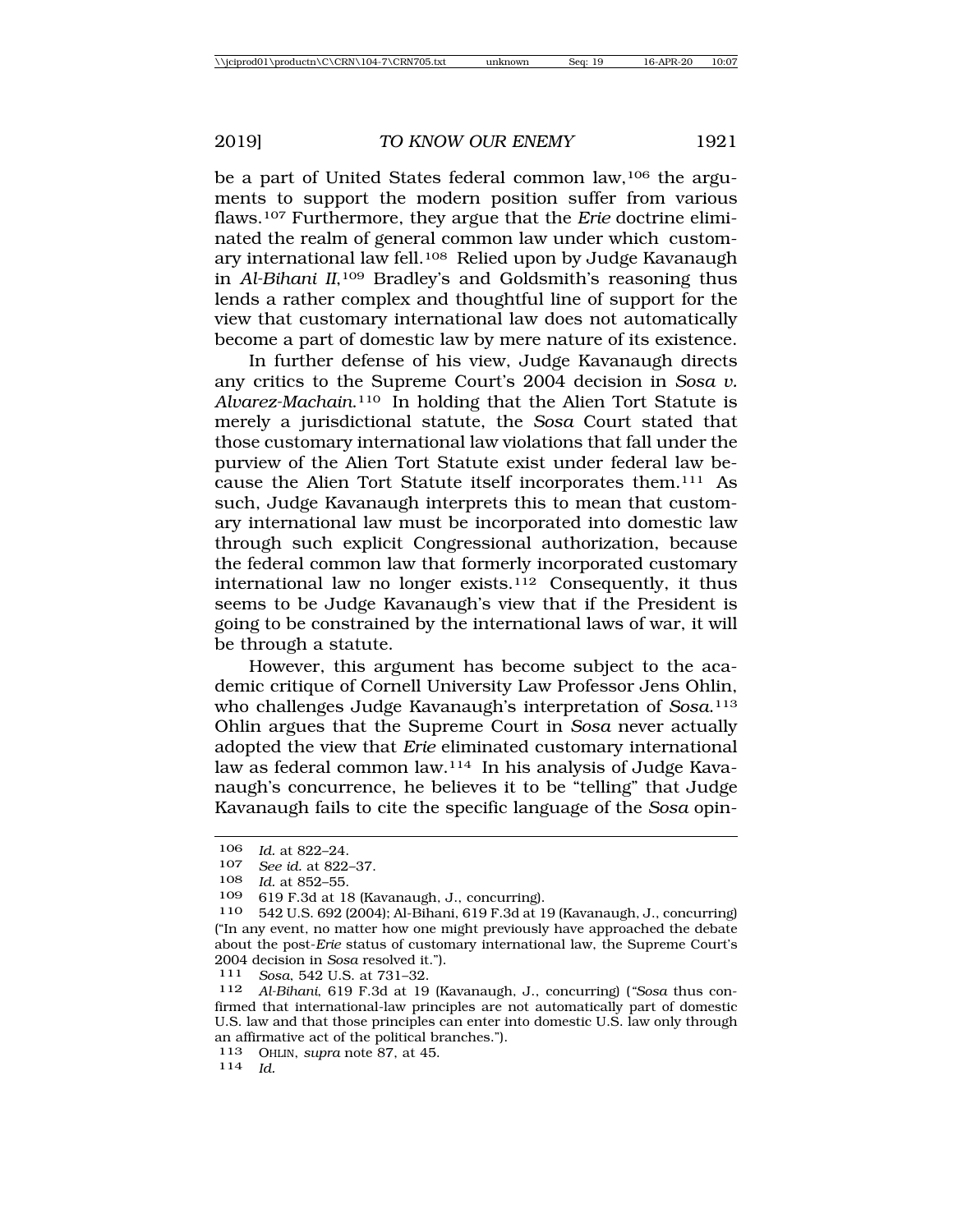ion in making his argument.<sup>115</sup> Ohlin's point seems to be getting at the fact that although the *Sosa* court mentioned that customary international law is relevant to the Alien Tort Statute, just as Congress wanted to be the case, that does not mean that the *Sosa* Court believes this to be the *only* situation in which customary international law is a part of United States common law.116 As such, Ohlin argues that the *Sosa* Court failed to affirmatively adopt the view that customary international law is no longer a part of federal common law.117

Ohlin's point is well taken and correctly challenges Judge Kavanaugh's *Erie* argument. In fact, the *Sosa* Court was presented with the chance to adopt the modern position and failed to do so.<sup>118</sup> Rather, the Court stated that the "door" to allowing in customary international law as federal common law "is still ajar subject to vigilant doorkeeping, and thus open to a narrow class of international norms today."119 As such, the Court explicitly rejected the position that *all* of customary international law has been eliminated from federal common law and stated that a selective few norms of customary international law remain a part of our law.120

However, the manner in which the *Sosa* Court requires these norms to be selected provides support for Judge Kavanaugh's greater point that the President is not automatically subject to the entire body of customary international law. Thus, outside the argument that the *Sosa* Court adopted the revisionist position, the *Sosa* holding supports Judge Kavanaugh's greater point in a different way—and in a manner with which Ohlin would not necessarily disagree. Rather than eliminate all of customary international law from federal common law, the specific holding in *Sosa* was that the United States will recognize customary international law, but only in certain circumstances.121 The "gatekeeper," so to speak, that keeps the

<sup>115</sup> *Id.* ("The omission obscured the fact that the Supreme Court in *Sosa* never adopted the revisionist position.").

<sup>116</sup> *See id.*

<sup>117</sup> *Id.*

<sup>118</sup> *See* Sosa v. Alvarez-Machain, 542 U.S. 692, 731–32 (2004). While the Court did not expressly address the issue of having to select the modern or the revisionist position, its decision to base its reasoning on the "historical paradigms" of international law in existence when the Alien Tort Statute was enacted shows that it neglected to take an affirmative stance on either position. It is in this way that it had the opportunity to adopt the revisionist position (or the modern position) but failed to do so.

<sup>119</sup> *Id.* at 729.

 $\frac{120}{121}$  **C**<sub>c</sub>

<sup>121</sup> *See id.* at 732–33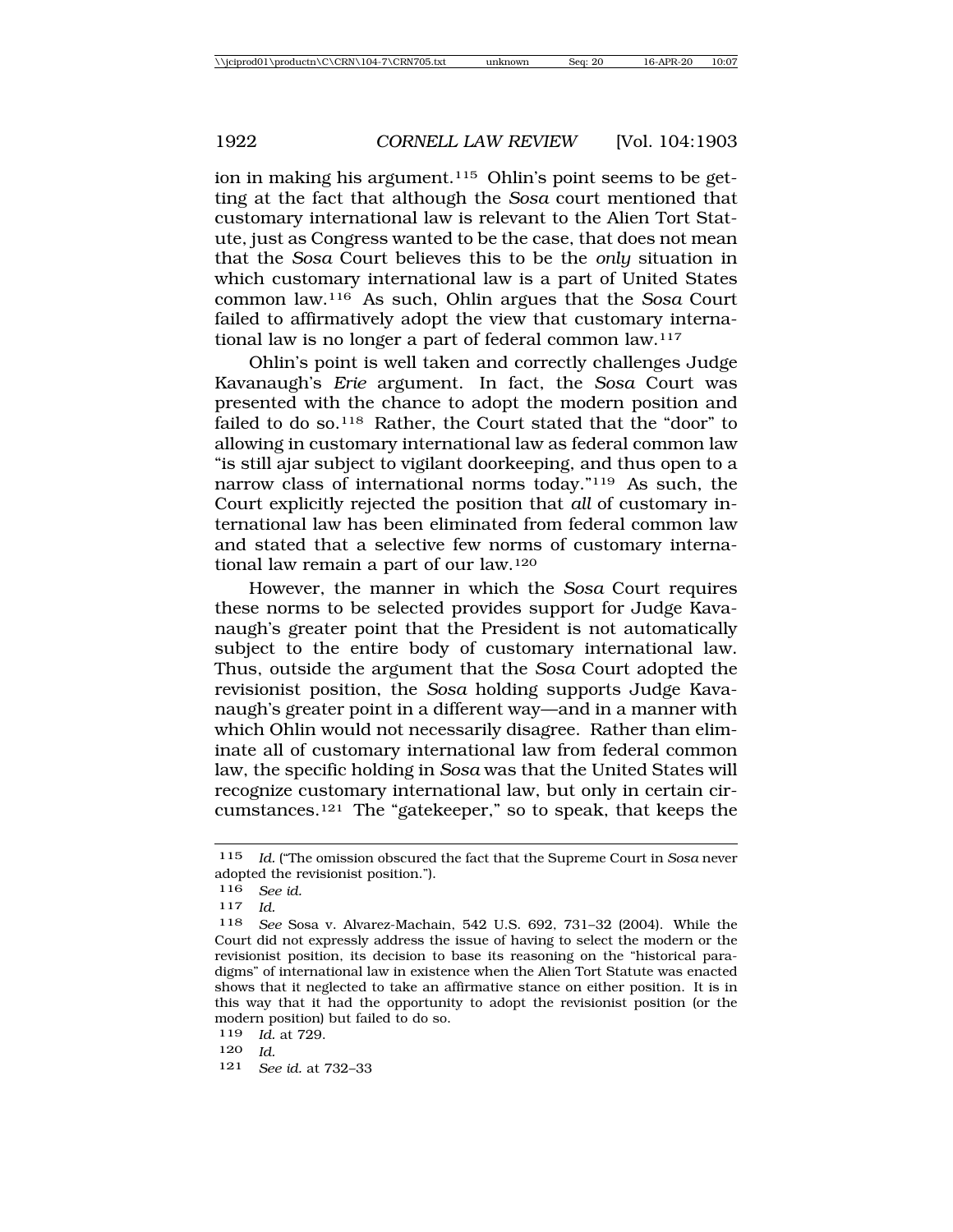door to customary international law "ajar," as the *Sosa* Court suggests, is Congress.122 The Court reasoned that the only causes of action under customary international law actionable under the Alien Tort Statute are those which Congress intended to be included at the time of enactment of the statute.123 As such, the Court is deferring greatly to Congress in selecting which norms of customary international law shall remain a part of United States domestic law.

When applying this holding to the context of the whether the international laws of war can bind Presidential authority outside of the AUMF, a more persuasive argument emerges in favor of not automatically limiting the President's wartime authority by customary international law than Judge Kavanaugh's view that the *Sosa* Court affirmed the elimination of all customary international law as federal common law. A better way to understand Presidential authority as limited by the principles of customary international law is through Justice Jackson's *Youngstown* analysis.124 As dictated by the *Sosa* Court, norms of customary international law are enforceable under domestic law as set forth by a Congressional act.125 In this manner, if Congress has not incorporated any such norms into its statutes, then the President is in Zone II (in Justice Jackson's *Youngstown* parlance) and thus not bound by those norms under domestic law.126 If Congress did incorporate the international law of war into the AUMF, then the President risks entering Zone III if he chooses to disregard the international laws of war in his military endeavors,  $127$  where his power

125 *Alvarez-Machain*, 542 U.S. at 731–32.

127 *Id.* at 637 ("When the President takes measures incompatible with the express or implied will of Congress, his power is at its lowest ebb, for then he can

<sup>122</sup> *Id.* at 729.

Id. at 732 ("[W]e are persuaded that federal courts should not recognize private claims under federal common law for violations of any international law norm with less definite content and acceptance among civilized nations than the historical paradigms familiar when § 1350 was enacted.").

<sup>124</sup> Youngstown Sheet & Tube Co. v. Sawyer, 343 U.S. 579, 634 (Jackson, J., concurring). In his concurrence, Justice Jackson describes three "zones" of presidential authority. The President's authority is at its greatest in Zone I, where he "acts pursuant to an express or implied authorization of Congress." *Id.* at 635. The President has comparatively less authority in Zone II, where he "acts in absence of either a congressional grant or denial of authority." *Id.* at 637. The President's authority is at its weakest in Zone III, where the President "takes measures incompatible with the expressed or implied will of Congress." *Id.*

<sup>126</sup> *Youngstown Sheet & Tube Co.*, 343 U.S. at 637 (Jackson, J., concurring) ("When the President acts in absence of either a congressional grant or denial of authority, he can only rely upon his own independent powers, but there is a zone of twilight in which he and Congress may have concurrent authority, or in which its distribution is uncertain.").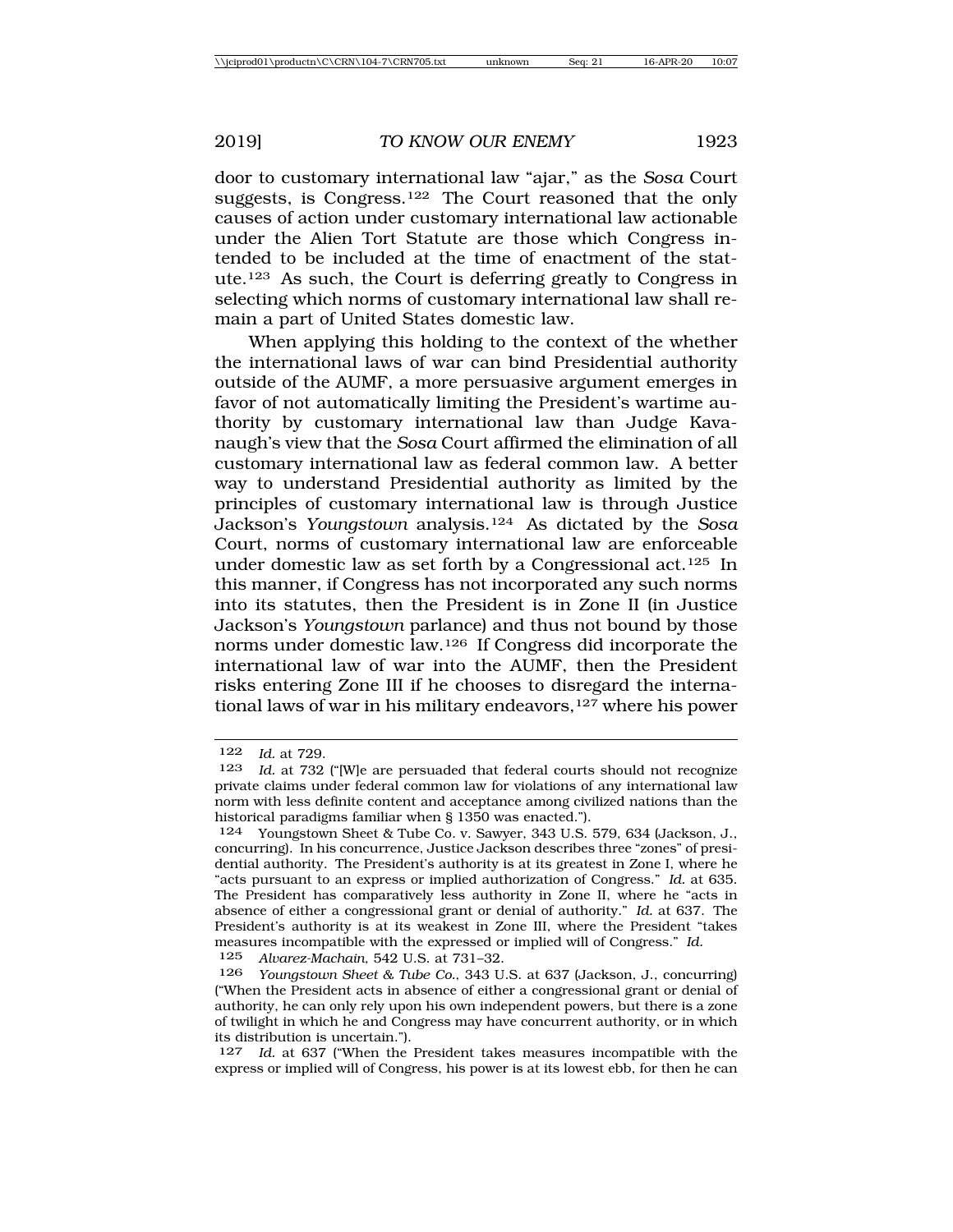is at its lowest and arguably unconstitutional.128 As such, the essential question that needs to be asked is: has Congress incorporated any norms of international law into the AUMF?

At the heart of every *Youngstown* analysis are the words and actions of Congress.129 To properly understand under what level of authority the President's AUMF-based actions fall, it is thus essential to decipher what exactly Congress has "said" and "done" regarding the AUMF. This Note focuses on three key areas where Congress has voiced its opinion on the scope of the President's AUMF authority: the text of the AUMF itself, the 2012 National Defense Authorization Act (2012 NDAA),130 and the May 2013 Senate Armed Forces Committee Hearing.131 It is through these three congressional actions that we may gain a clearer picture of how the laws of war inform presidential wartime authority and get closer to understanding when Professor Ingber's analysis is most relevant.

IV

## DID CONGRESS INCORPORATE INTERNATIONAL LAW INTO THE AUMF?

In addition to his views that the President is not bound by the international laws of war under federal common law, Judge Kavanaugh argues that, similarly, the text of the AUMF does not incorporate such constraints.132 Under Judge Kavanaugh's approach to statutory interpretation, analysis is usually limited to the text of the statute.133 He thus believes his task to be relatively easy in interpreting the AUMF, as the text is quite clear.134 It simply grants the President the broad authority to use the type and amount of force that he deems

 $129$  343 U.S. at 635–37 (Jackson, J., concurring).

rely only upon his own constitutional powers minus any constitutional powers of Congress over the matter.").

<sup>128</sup> There is also an argument that in wartime the President as Commander in Chief has the discretion to act in a manner not explicitly dictated by Congress, under his inherent authority. *See*, *e.g.*, Richard A. Epstein, *Executive Power, the Commander in Chief, and the Militia Clause*, 34 HOFSTRA L. REV. 317, 318–19 (2005) (addressing this argument in the context of government surveillance). While the analysis of this argument is outside the scope of this Note, it is an argument that warrants academic exploration in this context.

<sup>130</sup> National Defense Authorization Act for Fiscal Year 2012, Pub. L. No. 112- 81, 125 Stat. 1298 (2011).

<sup>131</sup> *2013 Senate Hearing*, *supra* note 10. **R**

<sup>132</sup> Al-Bihani v. Obama, 619 F.3d 1, 24 (D.C. Cir. 2010) (Kavanaugh, J., concurring) ("Congress often incorporates international-law principles into federal law; it did not do so here. Courts must respect that decision.").

<sup>133</sup> *Id*. ("Interpretation of a statute begins (and often ends) with its text."). 134 *Id.*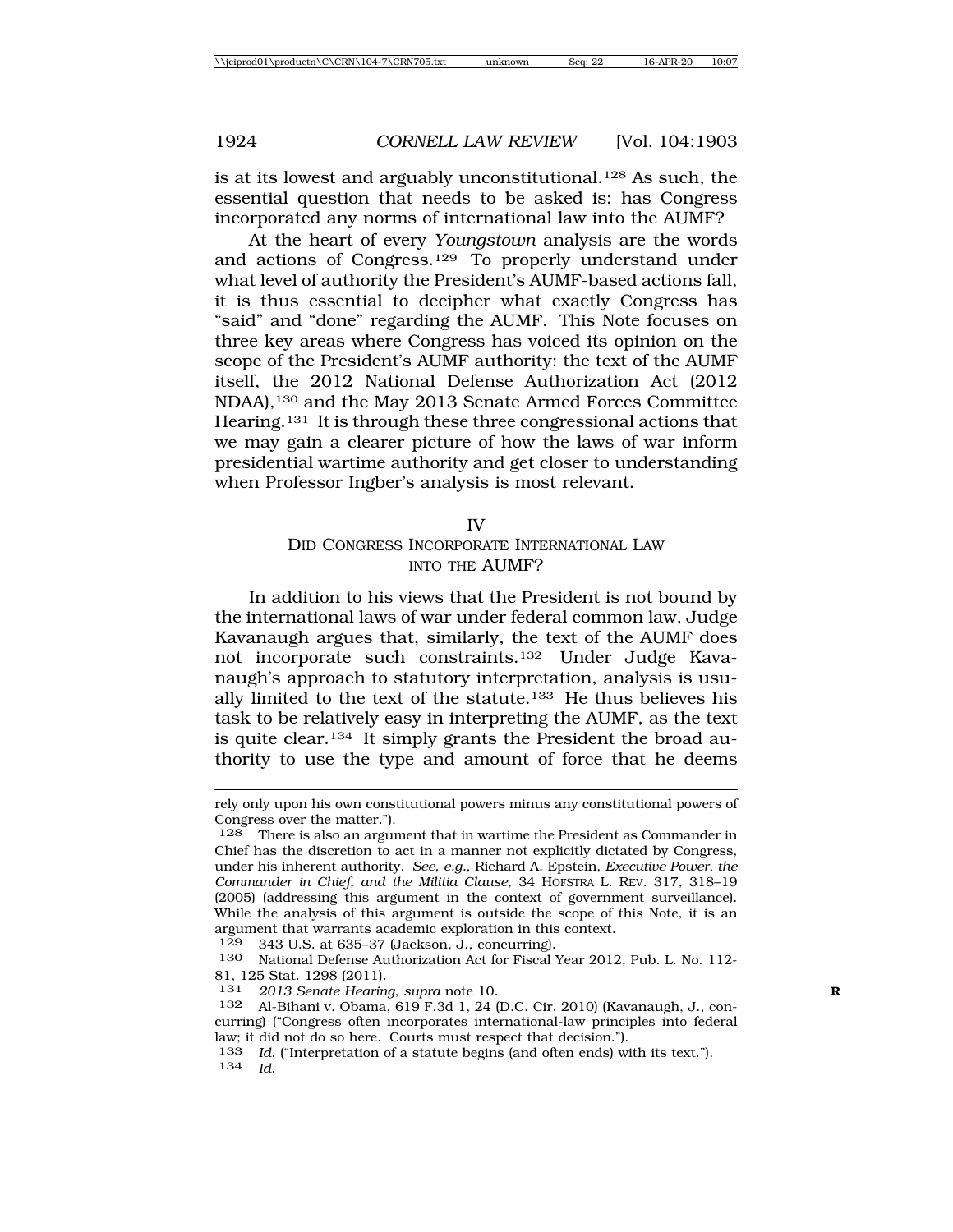necessary to target those nations responsible for the 9/11 attacks.135 As such, the text in no way suggests that these actions are limited to the international laws of war.136 In defense of this interpretation, Judge Kavanaugh relies on other statutes passed by Congress that have specifically incorporated the laws of war into domestic law.137 The difference between those statutes and the AUMF, Judge Kavanaugh argues, is that those statutes which have incorporated international law have explicitly referenced international law.138 In stark contrast, he states that the AUMF makes no such reference.139 To Judge Kavanaugh, that which Congress does not expressly state cannot be read into the statute.140

The petitioner in *Al-Bihani II* challenges Judge Kavanaugh's interpretation of the AUMF in two key ways.141 First, he argues that under the *Charming Betsy* doctrine there is a default presumption that the AUMF *does* incorporate principles of international law as implied limits on Presidential authority.142 The *Charming Betsy* doctrine stems from the seminal case of *Murray v. Schooner Charming Betsy* where the Supreme Court, in an opinion by Justice Marshall, decided whether the sale of a United States ship and its cargo violated a federal act that prohibited commerce performed by United States citizens between the United States and France.143 In holding that the sale did not violate the act, Justice Marshall

<sup>135</sup> *Id.* ("The AUMF affords the President broad discretion with respect to methods of force, use of military resources, timing, and choice of targets—except, of course, to the extent the U.S. Constitution or other federal statutes or selfexecuting treaties independently limit the President.")

<sup>136</sup> *Id.* at 25 ("There is no indication in the text of the AUMF that Congress intended to impose judicially enforceable international-law limits on the President's war-making authority under the AUMF.").

<sup>137</sup> *Id.* (referencing the acts mentioned in Section I of Judge Kavanaugh's concurring opinion at page 14, including the Foreign Sovereign Immunities Act, 28 U.S.C. 1602 (2018) and the War Crimes Act, 18 U.S.C. § 2441(c)(3) (2018)).<br>138 *Id.* 

<sup>138</sup> *Id.*

<sup>139</sup> *Id.*

Id. at 31 ("Therefore, we should interpret the AUMF's textual silence with respect to international law as indicative of a congressional intent not to impose judicially enforceable international-law limits on the President's war-making authority.").<br> $\frac{141}{d}$  at

Id. at 32 ("Al-Bihani and amici seek to flip that default presumption by invoking the *Charming Betsy* canon of statutory construction. According to their articulation of that canon, ambiguities in federal statutes must be interpreted in accord with international-law norms that are not themselves domestic U.S. law."); *id.* at 42 ("Al-Bihani and amici cite *Hamdi v. Rumsfeld* to support their argument that the President's authority under the AUMF is limited by international law. They assert that *Hamdi* in effect already applied *Charming Betsy* to the AUMF.").  $\frac{142}{143}$  *Id.* at 32.

<sup>6</sup> U.S. (2 Cranch) 64 (1804).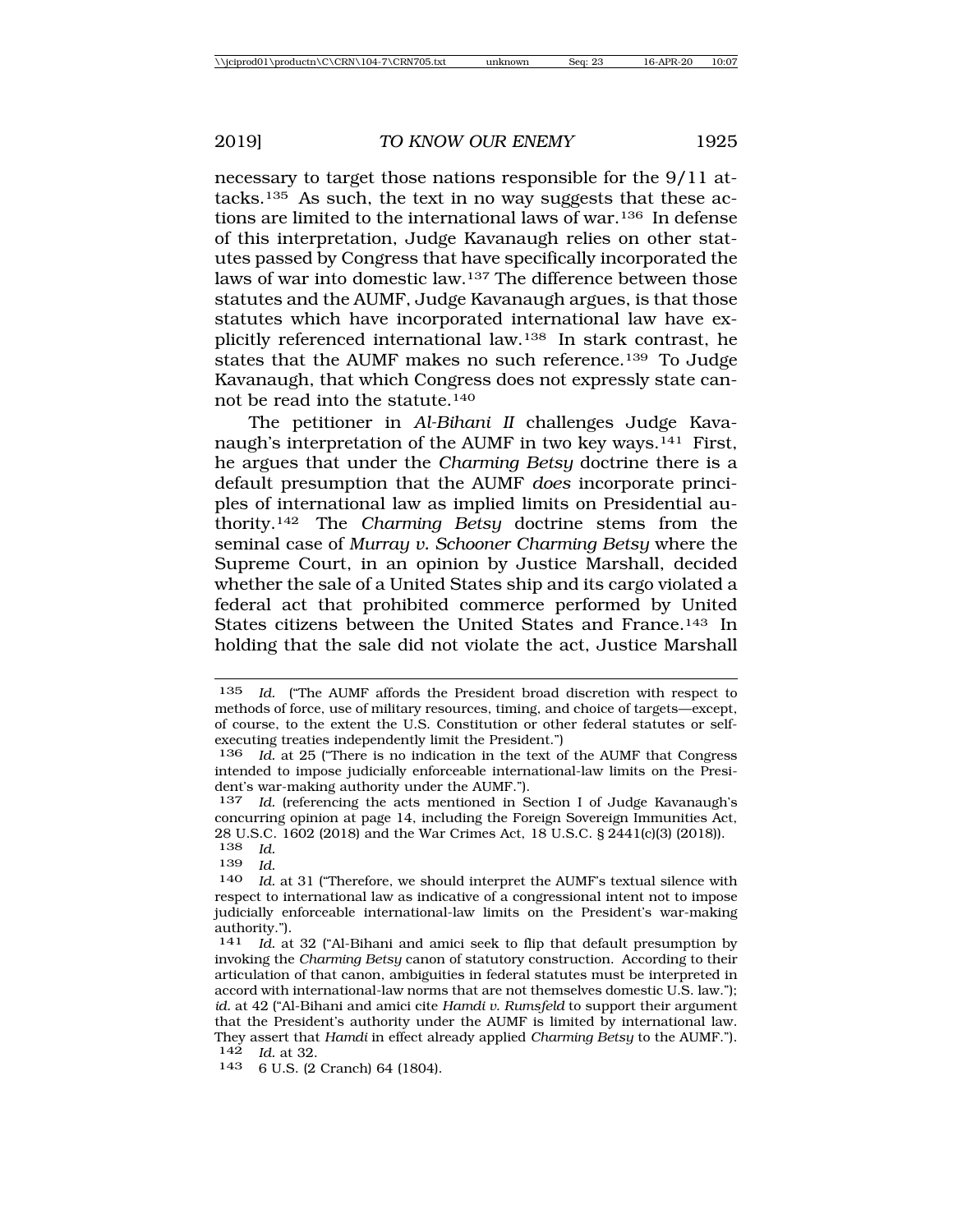relied on the canon of construction that ambiguity in the text of domestic statutes should be interpreted so as to not contradict international law.144 Applying this doctrine to the international laws of war on detainment, Al-Bihani argues that President Obama is violating his AUMF authority by detaining him in a manner that violates these international norms.<sup>145</sup>

In response to this argument, Judge Kavanaugh provides three arguments as to why *Charming Betsy* does not apply in this context.146 His first centers around his earlier point regarding *Erie*'s relationship with customary international law. In particular, he argues that the international law applicable to *Charming Betsy* does not include customary international law nor self-executing treaties.147 Rather, Judge Kavanaugh notes that post-*Erie*, the Supreme Court has only applied the *Charming Betsy* doctrine to support the narrow circumstances of the "extraterritoriality" principle—those cases in which a particular interpretation of domestic law would "conflict with the laws of another sovereign."148 As such, Judge Kavanaugh argues that *Charming Betsy* cannot be viewed as a "back door" way of incorporating customary international law or non-self-executing treaties into domestic law.149

Judge Kavanaugh's second and third arguments against the application of *Charming Betsy* in the context of reading the international laws of war into the AUMF are based on the Executive's role in international affairs and role as commander in chief.150 His second argument relies on the notion that the President has the inherent authority to decide how best to weigh the United States' international legal obligations in the face of domestic statutes that do not affirmatively incorporate international laws.151 Third, Judge Kavanaugh argues that *Charming Betsy* is even less applicable to a statute that authorizes a President to wage war.152 He bases this argument on

150 *See id.* at 36, 38.

151 *Id.* at 36.

<sup>144</sup> *Id.* at 118 ("[A]n act of Congress ought never to be construed to violate the law of nations if any other possible construction remains, and consequently can never be construed to violate neutral rights, or to affect neutral commerce, further than is warranted by the law of nations as understood in this country.").

<sup>145</sup> *Al-Bihani*, 619 F.3d at 32 (Kavanaugh, J., concurring).

<sup>146</sup> *Id.* at 32–38.

<sup>147</sup> *Id.* at 34.

<sup>148</sup> *Id*. at 35.

<sup>149</sup> *Id.* at 33 ("And it likewise makes sense to conclude that Congress would not want courts to smuggle those norms into domestic U.S. law through the back door by using them to resolve questions of American law.").

<sup>152</sup> *Id.* at 38.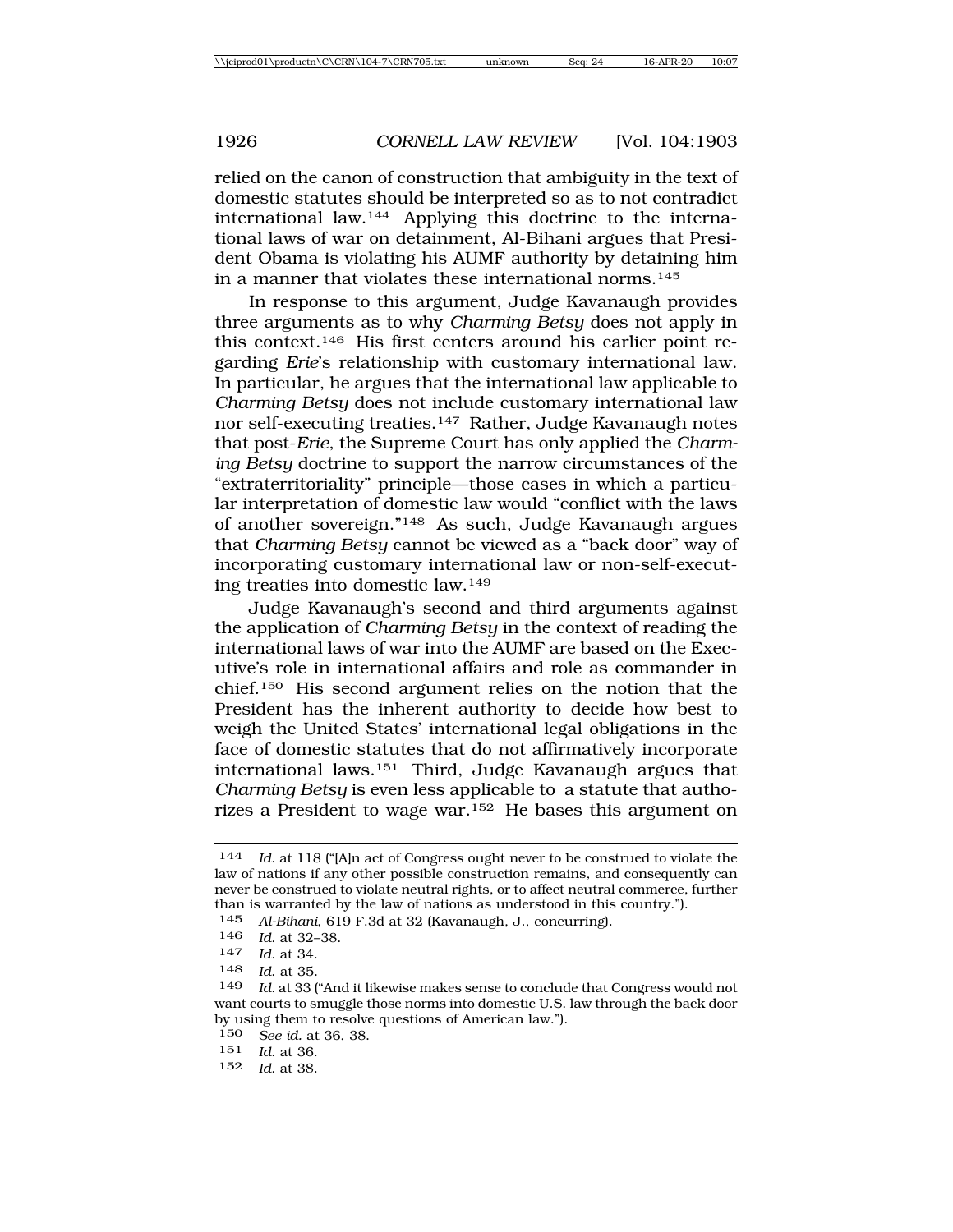the doctrine of judicial restraint in the context of national security.153 In particular, Judge Kavanaugh cites Justice Jackson's concurring opinion in *Youngstown*, which stands for the principle that, in the words of Judge Kavanaugh, "the Judiciary should not interfere when the President is executing national security and foreign relations authority in a manner consistent with an express congressional authorization" absent a constitutional limitation.154

However, Judge Kavanaugh's use of these three arguments, although persuasive, is unnecessary to defend his overall position that *Charming Betsy* should not apply to the context of the AUMF. Rather, his position can be defended solely by relying on and applying the fundamental tenant of *Charming Betsy* and demonstrating that the context of AUMF interpretation presents a fact pattern to which *Charming Betsy* cannot apply. To best understand the context in which *Charming Betsy* applies, it is essential to look at the precise words of Chief Justice Marshall:

[A]n act of Congress ought never to be construed to violate the law of nations if any other possible construction remains, and consequently can never be construed to violate neutral rights, or to affect neutral commerce, further than is warranted by the law of nations as understood in this country.<sup>155</sup>

What is key to understanding this doctrine is where the potential violation of the law of nations lies—that is, does it stem from what the statute authorizes, or does it stem from how the President may use such authorization? Incorrectly, the petitioner in *Al-Bihani II* relies on the former explanation, arguing that the AUMF itself could be interpreted in a manner that, in Chief Justice Marshall's words, "violate[s] the law of nations."156

This would be a compelling argument if the AUMF were a statute that expressly authorized the President to undertake a predetermined list of actions. The logic in this theory is based on the notion that it would violate *Charming Betsy* if any action on this list could be construed as a violation of international law. However, this is an incorrect reading of what the AUMF truly authorizes. The AUMF does not provide the President with a list of actions but rather simply authorizes the President

<sup>153</sup> *Id.*

<sup>154</sup> *Id.*

<sup>155</sup> Murray v. Schooner Charming Betsy, 6 U.S. (2 Cranch) 64, 118 (1804).<br>156 ALBihani 619 E 3d at 32 (Kavanaugh J. concurring)

<sup>156</sup> *Al-Bihani*, 619 F.3d at 32 (Kavanaugh, J., concurring).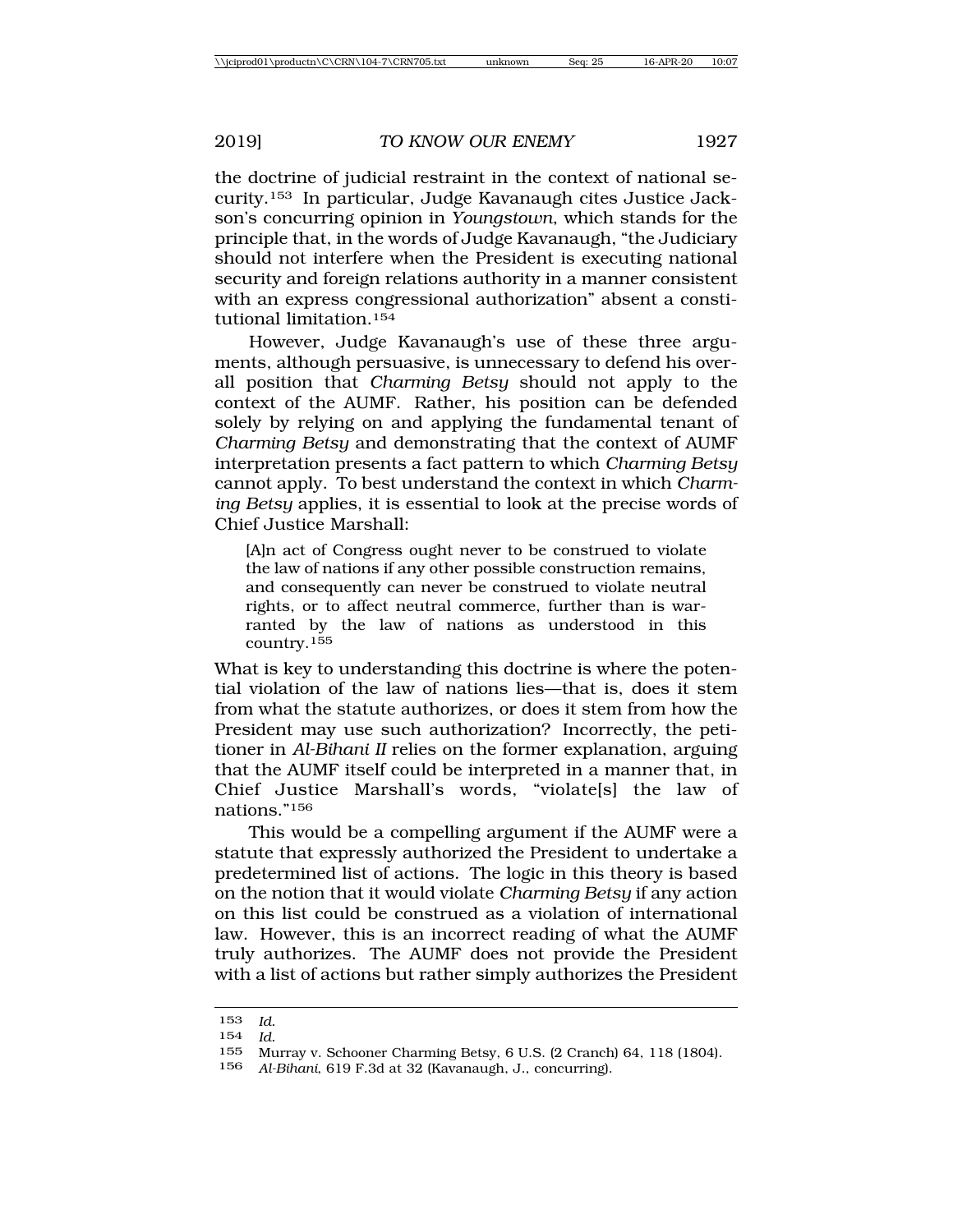to make a discretionary call.<sup>157</sup> A simple delegation of discretion can in no way "be construed to violate the law of nations."158 To hold Congress accountable for any violation of international law resulting from the President's discretion would be to understand the AUMF as having authorized an exhaustive list of actions that the President may undertake. If the President were to violate international law by misusing this discretion, then such violation would be wholly based on the President's actions and not on the authorization itself.

The second argument set forth by the petitioner in favor of reading the international laws of war into the AUMF is the belief that the Supreme Court in *Hamdi* held that the AUMF should be interpreted using principles of international law.159 Al-Bihani points specifically to Justice O'Connor's reference in the plurality opinion to international law when discussing the AUMF. Specifically, Justice O'Connor states, "[W]e understand Congress' grant of authority for the use of 'necessary and appropriate force' to include the authority to detain for the duration of the relevant conflict, and our understanding is based on longstanding law-of-war principles."160 Despite the fact that the Court did not attempt to clarify exactly *why* it chose to base its understanding on the laws of war, Al-Bihani argues that this statement clearly espouses the view that the international laws of war represent the limits on presidential authority under the AUMF.161

Labelling this interpretation as the "broad[ ]" view of the holding in *Hamdi*, Judge Kavanaugh chooses to adopt the "narrow[ ]" approach.162 Specifically, although conceding that the language is rather ambiguous, Judge Kavanaugh argues that the *Hamdi* Court's reference to international law is nothing more than a helpful guide to better understand precisely what Congress has authorized the President to do under the AUMF.163 In Judge Kavanaugh's view, the AUMF "authorizes the President to command the U.S. military to kill, capture, and detain the enemy, as Commanders in Chief traditionally have

```
162 Id. at 43
```

```
163 Id.
```
<sup>157</sup> *AUMF*, *supra* note 5, § 2(a).<br>158 *Schooner Charming Betsu* 

<sup>158</sup> *Schooner Charming Betsy*, 6 U.S. (2 Cranch) at 118.

<sup>159</sup> *Al-Bihani*, 619 F.3d at 42 (Kavanaugh, J., concurring).

<sup>160 542</sup> U.S. 507, 521 (2004).<br>161 619 F 3d at 43 (Kayanaud)

<sup>161</sup> 619 F.3d at 43 (Kavanaugh, J., concurring) ("On the other hand, *Hamdi* is read far more broadly by Al-Bihani and amici to mean that international law conclusively defines the limits of the President's war powers under the AUMF. On this view, the authority granted to the President by the AUMF is coextensive with the international laws of war.").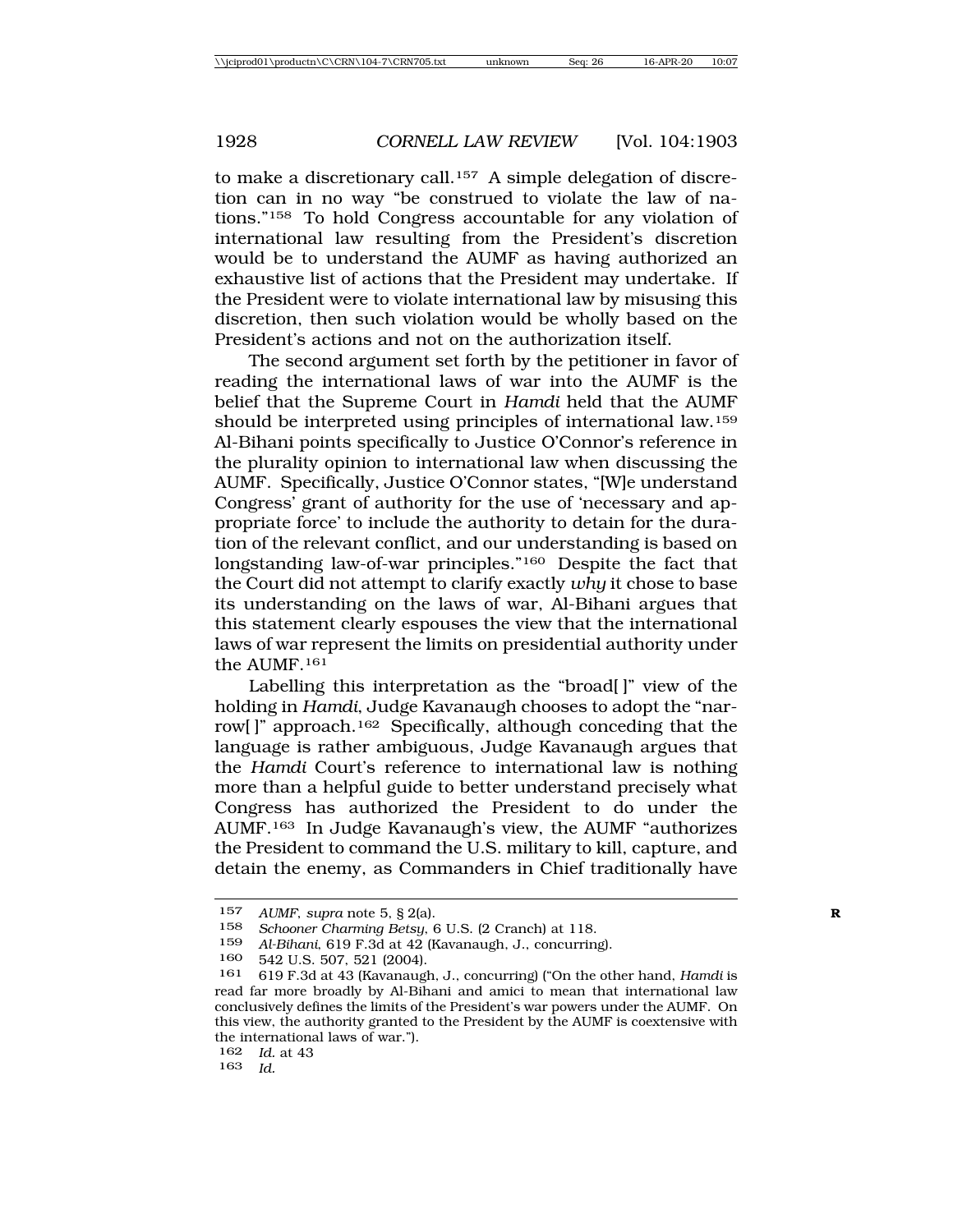done in waging wars throughout American history,"164 and that the international laws of war are simply a reference point to understand the specifics included among this authorization.165

However, to best understand Judge Kavanaugh's position, it is important to understand a key line he uses that at first glance seems to contradict his views. He states that, "[a]s a practical matter, it would be quite odd to think that Congress, when passing the AUMF, did not intend to authorize at least what the international laws of war permit."<sup>166</sup> Read on its own, this line appears to stand for the proposition that Judge Kavanaugh believes it would be "quite odd" to think that Congress did not at least intend to incorporate what the international laws of war permit as among the list of things the President is affirmatively authorized to do under the AUMF.167 He thus appears to be saying that we cannot imply congressional intent to incorporate the international laws of war as limits, but we can imply congressional intent to affirmatively authorize all that international law allows. However, while admittedly Judge Kavanaugh's phrasing here makes things a little unclear (and arguably to the point of contradiction), a close look at Judge Kavanaugh's greater point suggests that he has not derailed from his main argument that Congress has not affirmatively incorporated the international laws of war into the AUMF.

Judge Kavanaugh's statement should be viewed in the context of his immediately previous sentence, that "the international laws of war may be one potential indication that a longstanding Executive practice falls within that category."168 In other words, Congress is not saying through the text of the AUMF that the president can do what the international laws of war permit, among other things. Rather, Congress authorized a series of actions that Presidents traditionally use, and the *Hamdi* Court suggests that if one wants examples of such actions, the laws of war are a helpful guide, but are simply that— "one potential" guide—and not the basis of the congressional authorization.169

What becomes most clear when attempting to understand the complexities of Judge Kavanaugh's argument and subse-

- 168 *Id.*
- 169 *Id.*

<sup>164</sup> *Id.* at 10.

<sup>165</sup> *Id.* at 44–45.

<sup>166</sup> *Id.* at 43.

<sup>167</sup> *Id.*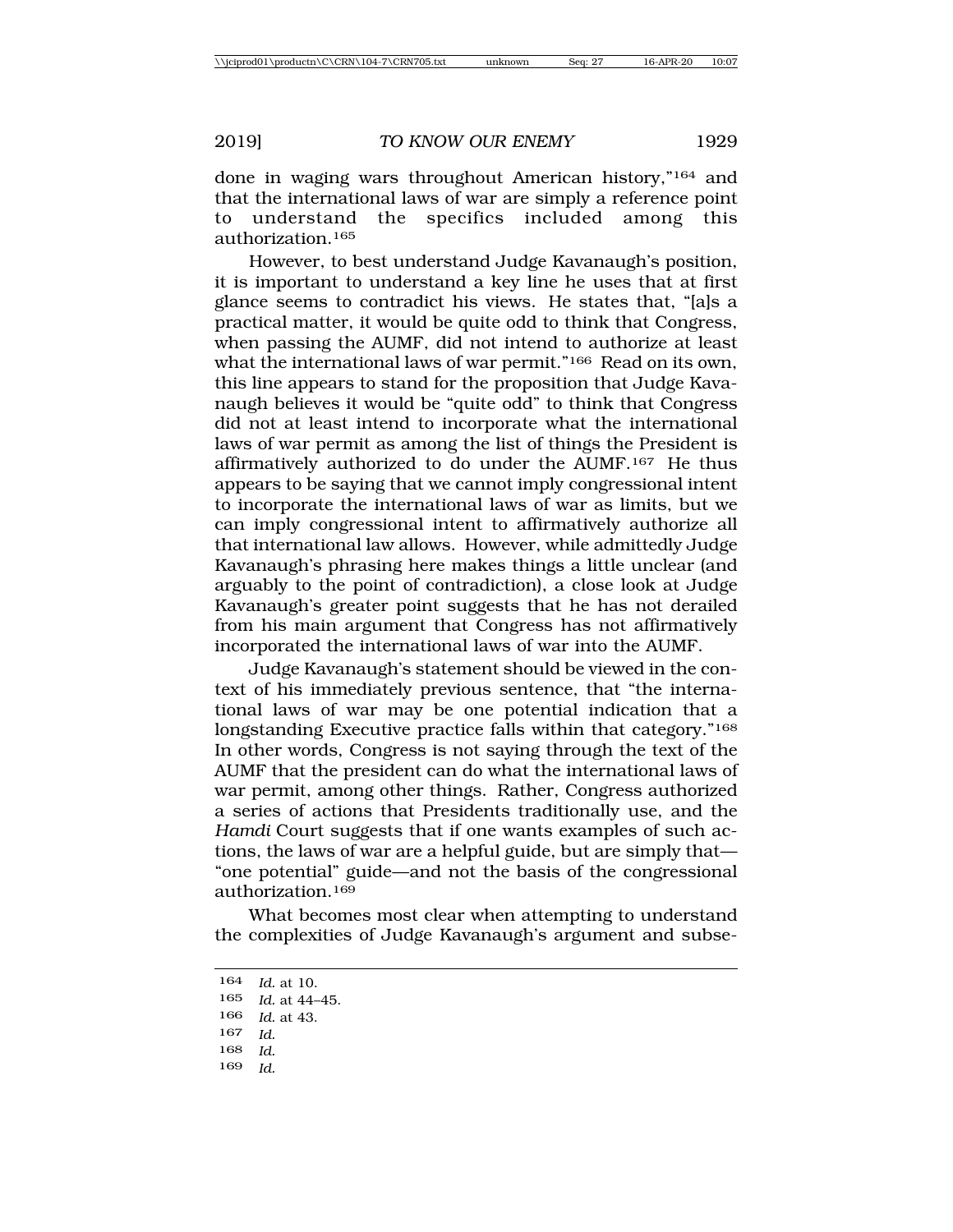quently comparing Al-Bihani's interpretation of *Hamdi* to that of Judge Kavanaugh's is that it would be much more helpful if the Supreme Court had provided us with more information.170 Without such information, and with the underlying ambiguity in the Supreme Court's views on the matter, neither Al-Bihani's nor Judge Kavanaugh's arguments provide significant persuasive value. At most they offer merely compelling forms of speculation.

As such, it becomes clear that the *Hamdi* arguments in *Al-Bihani II* are not dispositive of the issue of whether the AUMF has implicitly incorporated the international laws of war.171 We are thus left with Judge Kavanaugh's persuasive argument that the language of the AUMF clearly fails to incorporate the international laws of war.172 Furthermore, as mentioned above, the inapplicability of *Charming Betsy* to the AUMF refutes any notion that the international laws of war can be implied from the language of the AUMF. However, the story is not over. If anything, Judge Kavanaugh's passion in *Al-Bihani II* only invited more discussion. Congress attempted to clarify the AUMF and its relationship with the international laws of war in the National Defense Authorization Act for Fiscal Year 2012  $(2012 \text{ NDAA}).$ <sup>173</sup> As such, we are today in a better position to understand Presidential authority under the AUMF than were Al-Bihani and Judge Kavanaugh at the time *Al-Bihani II* was decided. In the true spirit of Justice Jackson's *Youngstown* analysis, the more that Congress says, the better we can understand the President's AUMF authority.

V

### DID CONGRESS INCORPORATE INTERNATIONAL LAW INTO THE AUMF AFTER IT WAS PASSED?

In Section 1021 of the 2012 NDAA, Congress provided ample opportunity for recalibration of the relationship between the international laws of war and the President's AUMF authority.174 Congress stated inter alia that the President's power under the AUMF includes the ability to "detain covered persons . . . pending disposition under the law of war."175 Furthermore, it stated that "disposition under the law of war" may

174 *Id.* § 1021.

<sup>170</sup> *See id.* at 44. <sup>171</sup> *See id.* at 42–44.

<sup>172</sup> *Id.* at 24.

<sup>173</sup> National Defense Authorization Act for Fiscal Year 2012, Pub. L. No. 112- 81, 125 Stat. 1298 (2011).

<sup>175</sup> *Id.* § 1021(a).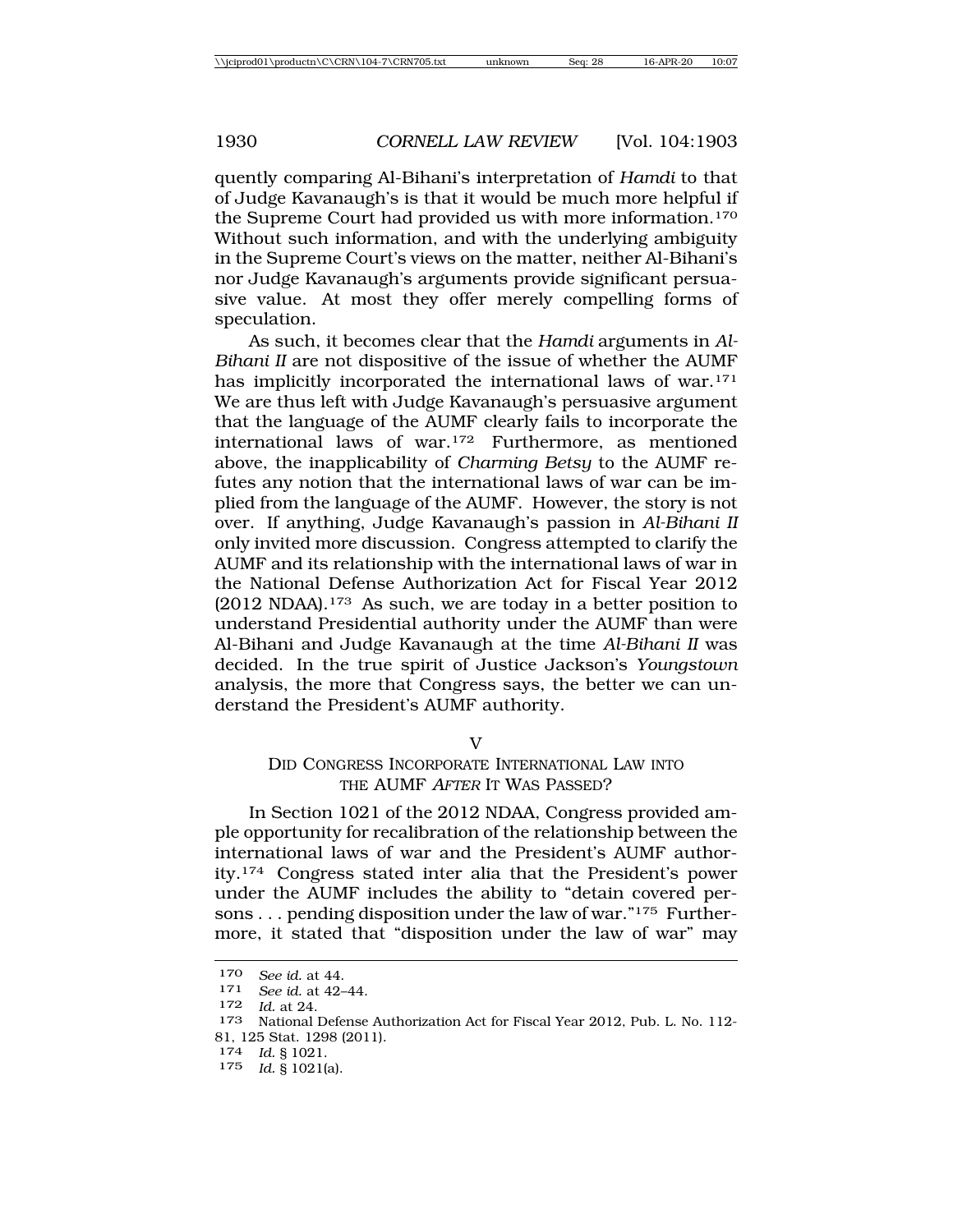include "[d]etention under the law of war without trial until the end of the hostilities authorized by the Authorization for the Use of Military Force."176 We thus see for the first time Congress's express mention of norms of international law with regard to the AUMF.177 The question thus remains: to what extent should this alter how we view the President's authority to use "necessary and appropriate force"178 against those who had a hand in the 9/11 attacks?

For University of Texas School of Law Professor Stephen Vladeck and Georgetown University Law Professor Marty Lederman, the reference to the laws of war in Section 1021 of the 2012 NDAA, as well as in Sections  $1024(b)^{179}$  and 1023(b)(1),180 provides sufficient evidence to support the idea that the President's authority under the AUMF is to be understood through the lens of the international laws of war.<sup>181</sup> Vladeck and Lederman thus believe that Congress's reference to the law of war in the 2012 NDAA confirms congressional intent to incorporate the international laws of war all along.182 They even believe that such express mention of the laws of war would go so far as to persuade Judge Kavanaugh to accept the idea that the laws of war inform the limits of the AUMF.183 Furthermore, Professor Ingber cites the 2012 NDAA as evidence that Congress has acquiesced to the idea that the international laws of war inform the entirety of the AUMF.184

However, while Vladeck and Lederman make a compelling argument that it was clearly Congress's intention in this clarification of the AUMF to incorporate the international laws of war,185 they fail to look at the specificity of Congress's message. Rather than a blanket incorporation of the international laws of war, the 2012 NDAA more accurately represents a clarification

- 182 *Id.*
- 183 *Id.*

185 Lederman & Vladeck, *supra* note 90.

<sup>176</sup> *Id.* § 1021(c)(1).<br><sup>177</sup> That is, we see Congress "speak" through its official capacity as Congress, rather than in the form of a Senate committee. Given the decade-long speculation as to whom exactly the AUMF authorized the President to engage, this clarification was likely welcomed by many.

<sup>178</sup> *AUMF*, *supra* note 5, § 2(a). **R**

<sup>179</sup> National Defense Authorization Act for Fiscal Year 2012, Pub. L. No. 112- 81, § 1024(b), 125 Stat. 1298 (2011).<br>180  $\overline{d}$  8 1023(b)(1)

*Id.* § 1023(b)(1).

<sup>181</sup> Lederman & Vladeck, *supra* note 90 ("Even under Judge Kavanaugh's analysis, these statutory references to 'law of war' detention should be sufficient to clarify Congress's intent that the AUMF authority be construed with reference to that body of international law.").

<sup>184</sup> Ingber, *supra* note 11, at 79 n.45. **R**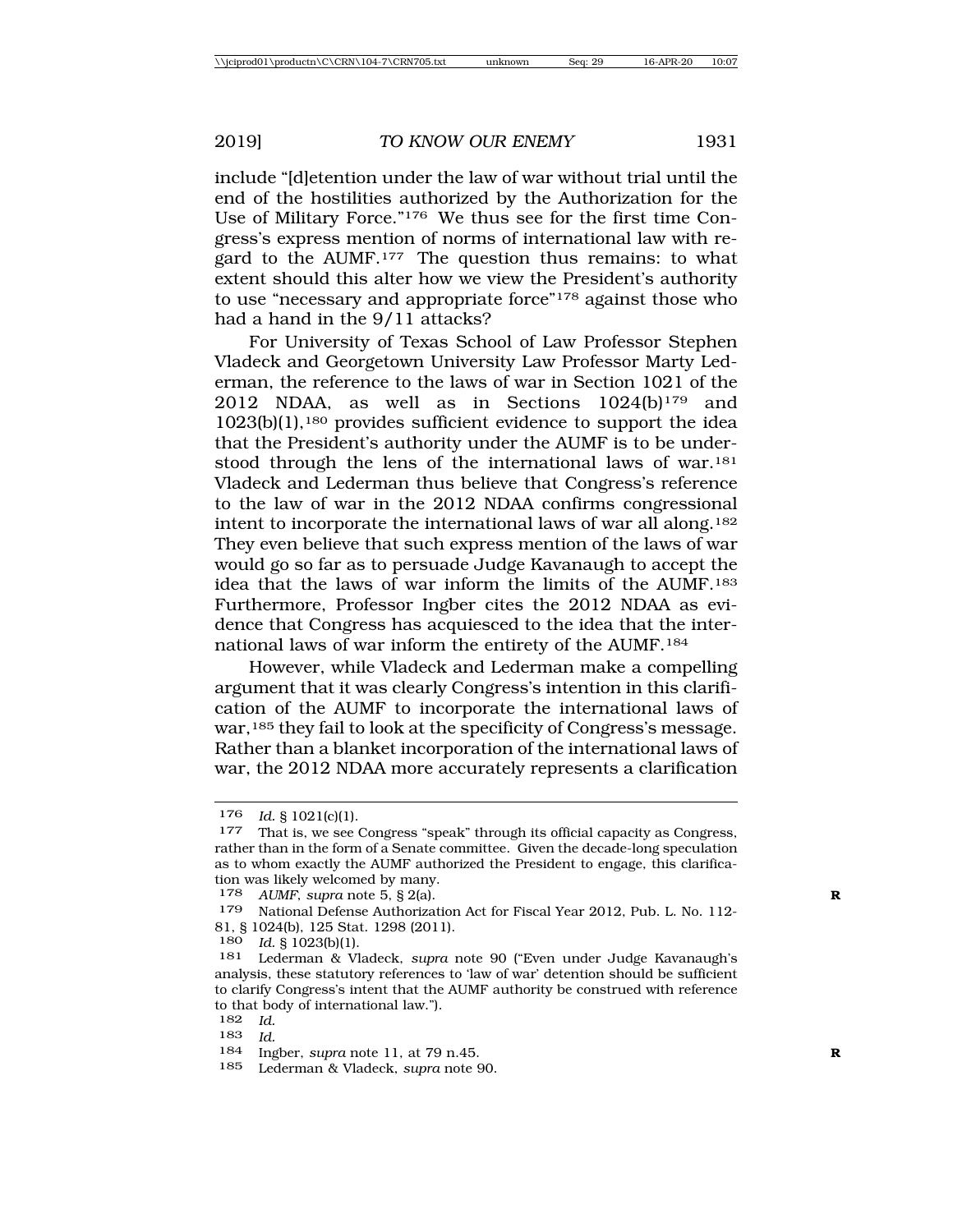in the unique context of the President's authority to *detain* enemy combatants under the AUMF. The express mention of the international laws of war in Section 1021 of the 2012 NDAA are made solely in reference to the context of detainment of persons pursuant to the AUMF.186 Congress chose its words carefully. It had the opportunity to clarify the AUMF and state that the entirety of the AUMF is to be understood as limited by the laws of war; however, it chose not to do so.187

However, the 2012 NDAA is not the only time that Congress has addressed post-enactment how the international law of war informs the limits of AUMF authority. The 2013 Senate Armed Forces Committee hearing, mentioned above, also offers insight into how Congress views the AUMF.188 At first glance, the Committee's failure to rebuke the Executive for its reliance on co-belligerency seems to support the notion that Congress has offered its approval.<sup>189</sup>

But do the actions of a Senate *committee* count for the voice of *all of Congress* under a proper Justice Jackson *Youngstown* analysis? If they do, then the Executive has strong legal footing to continue fighting co-belligerents of Al-Qaeda and ISIS under the AUMF authority. As such, Ingber's analysis becomes relevant in more than just the context of detainment—it would apply to all actions taken by the Executive under the AUMF. If the Committee's voice does not, however, speak for all of Congress, then we must stick to only that which Congress has collectively said. In the context of the AUMF, that leaves us with the statute itself and the 2012 NDAA.

While there is no clear answer on what exactly constitutes the "voice" of Congress under Justice Jackson's *Youngstown* approach, when in doubt, it makes sense to rely on what we know Congress had said as a whole. Furthermore, the context of an Act itself carries more weight than a hearing that simply discusses and clarifies an issue. Consequently, the applicable circumstances in which we are to apply Ingber's analysis become those which Congress as a whole has communicated

189 *Id.*

<sup>186</sup> National Defense Authorization Act for Fiscal Year 2012, Pub. L. No. 112- 81, § 1021(a), 125 Stat. 1298 (2011) ("Congress affirms that the authority of the President to use all necessary and appropriate force pursuant to the Authorization for Use of Military Force . . . includes the authority for the Armed Forces of the United States to detain covered persons . . . pending disposition under the law of war.").

<sup>187</sup> *Id.* Nowhere in the NDAA is there a reference to the laws of war extending to all those actions the President may take pursuant to the AUMF. Rather, the only reference to international laws of war is in the context of detainment.

<sup>188</sup> *2013 Senate Hearing*, *supra* note 10. **R**